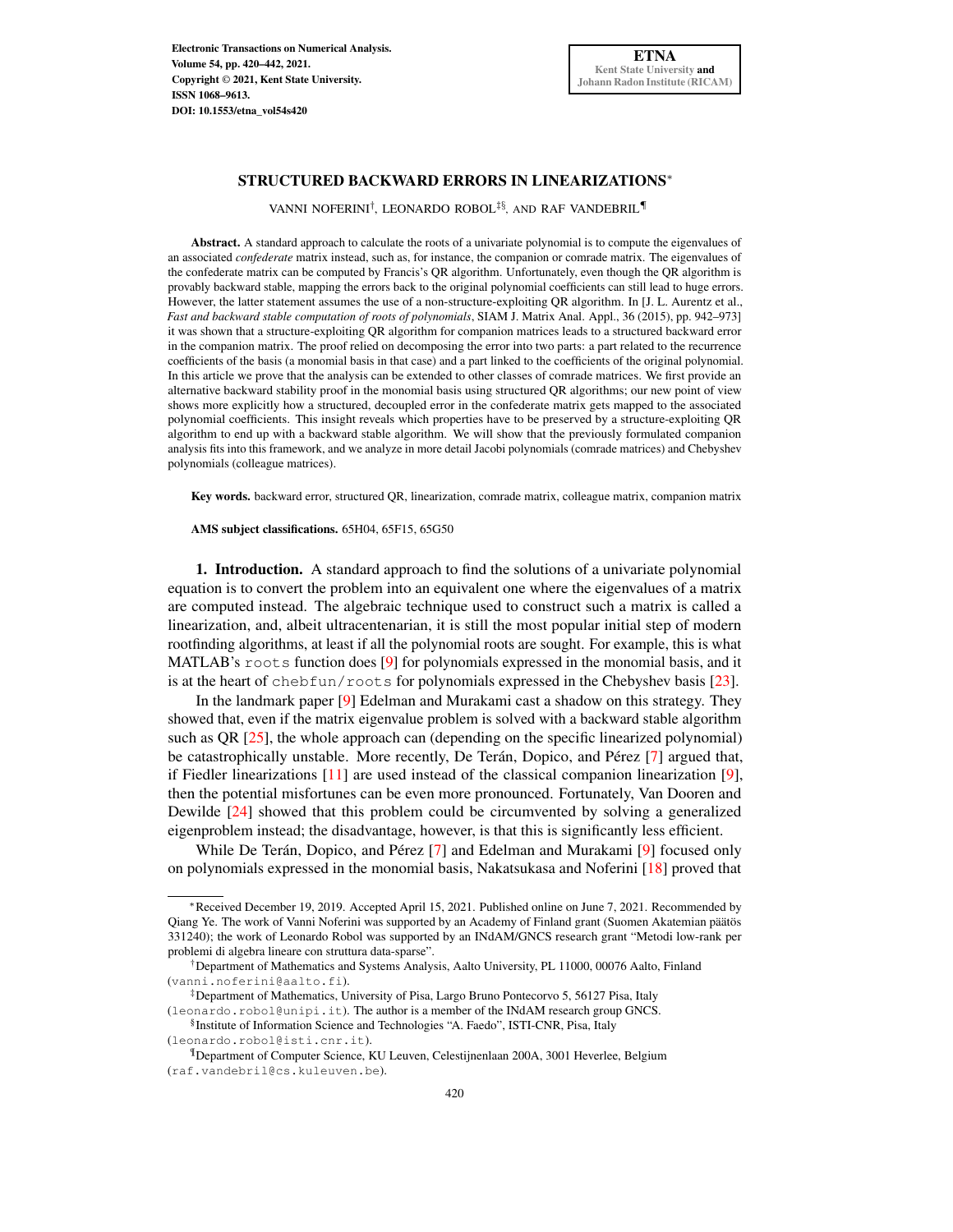[ETNA](http://etna.ricam.oeaw.ac.at) [Kent State University and](http://www.kent.edu) [Johann Radon Institute \(RICAM\)](http://www.ricam.oeaw.ac.at)

#### STRUCTURED BACKWARD ERRORS IN LINEARIZATIONS 421

analogous results on the dangers of always trusting the linearize-and-use-QR philosophy can be stated for any degree-graded basis. That is, the beautiful idea of constructing the so-called *confederate* matrix and then finding its eigenvalues by QR is potentially, depending on the polynomial input, unstable. Again, for many bases of practical importance, switching to a pencil and employing the QZ algorithm provably avoids any instabilities [\[15,](#page-21-4) [16,](#page-21-5) [18\]](#page-21-3). Less clear than for the monomial basis is the question under which conditions on the input polynomial the QR-based approach is stable; Noferini and Pérez [\[20\]](#page-22-3) gave a complete answer for the Chebyshev basis, but we are not aware of any progress for other bases.

This story has recently seen a sudden twist towards positive news. All the aforementioned results rely on the assumption that a *general* eigensolver, e.g., an *unstructured* QR algorithm, is applied to the linearizing matrix. However, confederate matrices are typically highly structured. Algorithms specifically designed to preserve and utilize this structure result in two advantages: reduced computational and storage costs, and a structured backward error. Several such algorithms can be found in the literature; see, for example, [\[3,](#page-21-6) [5,](#page-21-7) [14\]](#page-21-8) for companion matrices and the references therein for the case of unitary (fellow) and symmetric-plus-low-rank (comrade) matrices.

Consider, for instance, the companion algorithm presented by Aurentz et al. [\[5\]](#page-21-7). There, the authors proved that the structured QR algorithm has a backward error in the companion matrix of the order of  $||p||_2^2 \epsilon_m$  for the rank-one part and of the order of  $\epsilon_m$  for the unitary part (with  $\epsilon_m$  denoting the machine precision). This implies that *as an eigensolver* this particular algorithm is not stable, and a blind application of the results of Edelman and Murakami [\[9\]](#page-21-0), merging both errors, would yield a backward error for the polynomial of the size  $||p||_2^3 \epsilon_m$ : an apparent disaster as this is even worse than what the unstructured QR obtains:  $||p||_2^2 \epsilon_m$ . In the numerical experiments, however, only an error of the form  $||p||_2^2 \epsilon_m$  was observed, insinuating that something peculiar was happening with the errors.

Two years later, Aurentz et al. [\[2,](#page-21-9) [3\]](#page-21-6), were able to improve their companion code to get an error of the order of  $||p||_2 \epsilon_m$  for the rank-one part. According to the results of Edelman and Murakami, this should have implied an error of size about  $||p||_2^2 \epsilon_m$  for the polynomial coefficients. However, by considering a mixed backward error analysis, it was demonstrated that the specific structure of the backward error in the companion matrix implies that *as a rootfinder*, considering the backward error in the polynomial, the algorithm is backward stable with a backward error bounded by  $||p||_2 \epsilon_m$ ! This was the first time that a rootfinder based on linearization and (structured) QR was proved to be stable in this stronger sense.

In the current paper we extend the backward error results of Aurentz et al. [\[3\]](#page-21-6) to other confederate matrices. As a first step, we present an alternative derivation of the same result of [\[3\]](#page-21-6), which is less coupled with the underlying algorithm and thus easier to generalize to other bases. We examine how to cleverly map the structured backward error in the confederate matrix back to the polynomial coefficients. As an example of particular interest we analyze the case of Chebyshev polynomials (colleague matrices) in detail, see how the companion results [\[3\]](#page-21-6) fit in, and later discuss the extension to more general Jacobi polynomials (comrade matrices).

More specifically, we address the following problem. We assume we are given a confederate pencil, that is, a structured-plus-rank-one pencil that linearizes a polynomial  $p$  expressed in a degree-graded basis. The pencil is of the form  $M(x) + ab^T$ , where  $M(x)$  is independent of p and links to the polynomial basis, and the rank-one addend  $ab<sup>T</sup>$  encodes the coefficients of p. This is precisely the scenario encountered for polynomials expressed in a broad class of orthogonal polyomial bases, including monomials, Chebyshev, Legendre, ultraspherical, and other Jacobi polynomials. Next, we assume that a *structured* eigensolver is used to compute the eigenvalues of the structured pencil such that backward errors of different form can be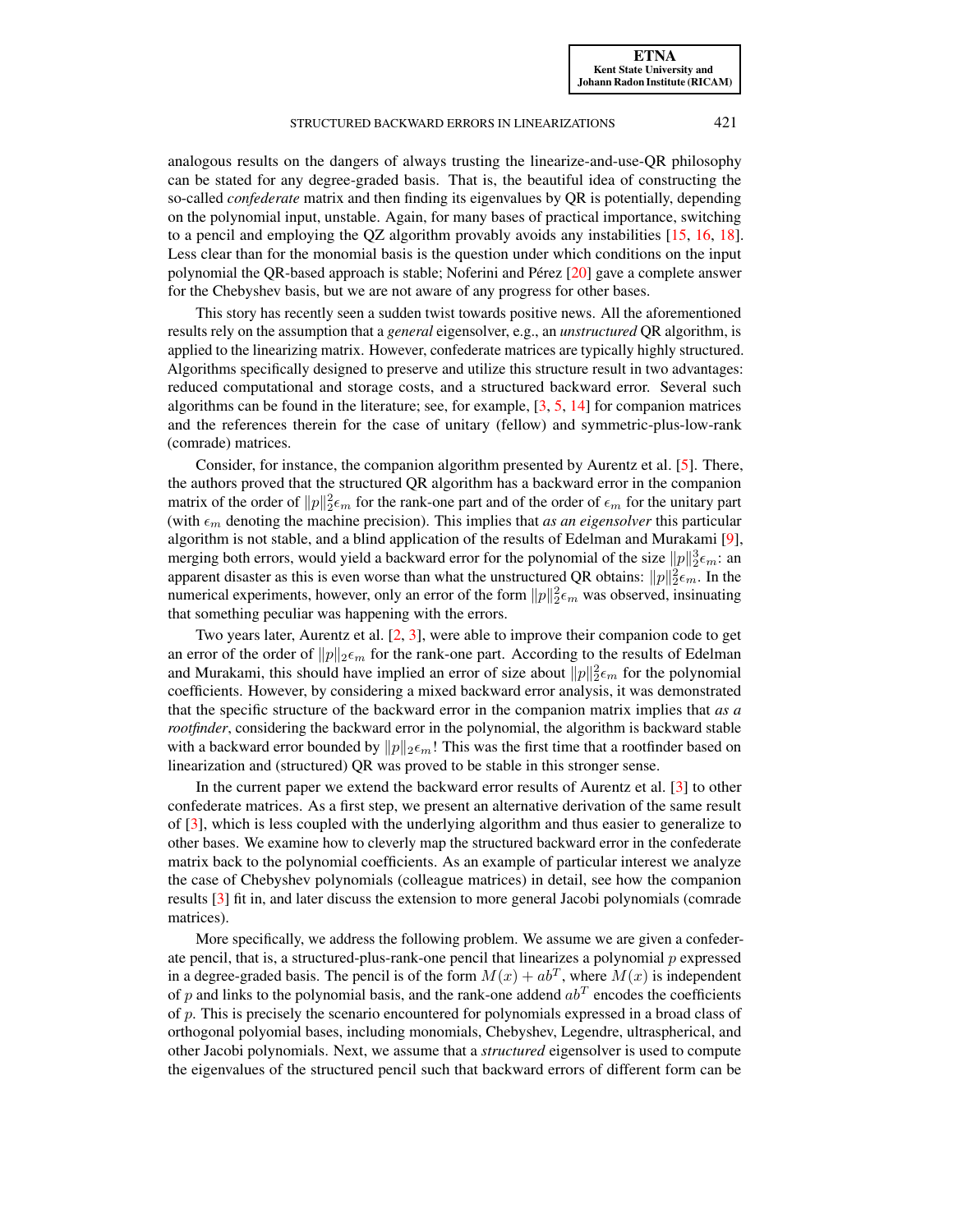attached to  $M(x)$  and to  $ab^T$ . The question of interest is to map the error back to p and to characterize it, thereby assessing the overall stability of the rootfinding algorithm. We show that under minimal assumptions on the pencil  $M(x)$  (satisfied in practice by most linearization schemes), only the backward error in  $M(x)$  increases when mapping it back to the polynomial.

Our result thus clarifies the direction that should be followed in the development of stable structured QR algorithms for polynomial rootfinding: one has to ensure that the backward error in the "basis part" of the pencil, the addend  $M(x)$ , is small and independent of the polynomial under consideration.

The paper is structured as follows. In Section [2](#page-2-0) we introduce confederate matrices, prove properties essential for the article and refine them to comrade matrices. Section [3](#page-5-0) discusses the basic principles for the mixed backward error analysis; it is shown how the structured error can be mapped back to the polynomials. In Section [4](#page-8-0) we illustrate the main idea by reconsidering the companion matrix and providing an alternative and simpler derivation of the results of Aurentz et al. [\[5\]](#page-21-7). In Section [5](#page-9-0) we provide specific bounds for polynomials in the Chebyshev basis (colleague matrices) and come up with a conjecture for Jacobi polynomials. We conclude with Section [6.](#page-20-0)

<span id="page-2-0"></span>2. Confederate matrices. First we discuss general confederate matrices. Then we refine the results to companion and comrade matrices and discuss the special case of colleague matrices.

2.1. Definition and properties of confederate matrices. Let  $\phi_j$  be any degree-graded (i.e.,  $\deg \phi_i = j$ ) polynomial basis such that, for all  $j = 0, \ldots, n$ ,  $\phi_j$  has a leading coefficient  $\nu_j \neq 0$  when expressed in the monomial basis. Let p be a polynomial of degree n, monic in the basis  $\{\phi_j\}$ . Denoting

$$
\Phi(x) = \begin{bmatrix} \phi_{n-1}(x) \\ \vdots \\ \phi_1(x) \\ \phi_0(x) \end{bmatrix},
$$

we can write  $p(x) = \phi_n(x) + c^T \Phi(x)$  for a unique coefficients vector c. Following [\[6,](#page-21-10) [18\]](#page-21-3), we now introduce the confederate matrix of  $p(x)$ .

DEFINITION 2.1. *The confederate matrix of*  $p(x) = \phi_n(x) + c^T \Phi(x)$  *is the unique matrix* C *satisfying*

$$
C\Phi(x) = x\Phi(x) - \chi^{-1}p(x)e_1,
$$

*where*  $\chi = \nu_n \nu_{n-1}^{-1}$ .

In the following theorem, the second item is classical [\[6\]](#page-21-10). The first item also dates back to  $[6]$ , although in a weaker form; it was stated in this form (without proof) in  $[18]$ . The third item may be new in this general form although some special cases can be deducted from other published results; for example, if  $\{\phi_j\}$  is the monomial basis, then it is a consequence of [\[7\]](#page-21-1), and for the Chebyshev basis it can be proved using the analysis of [\[20\]](#page-22-3).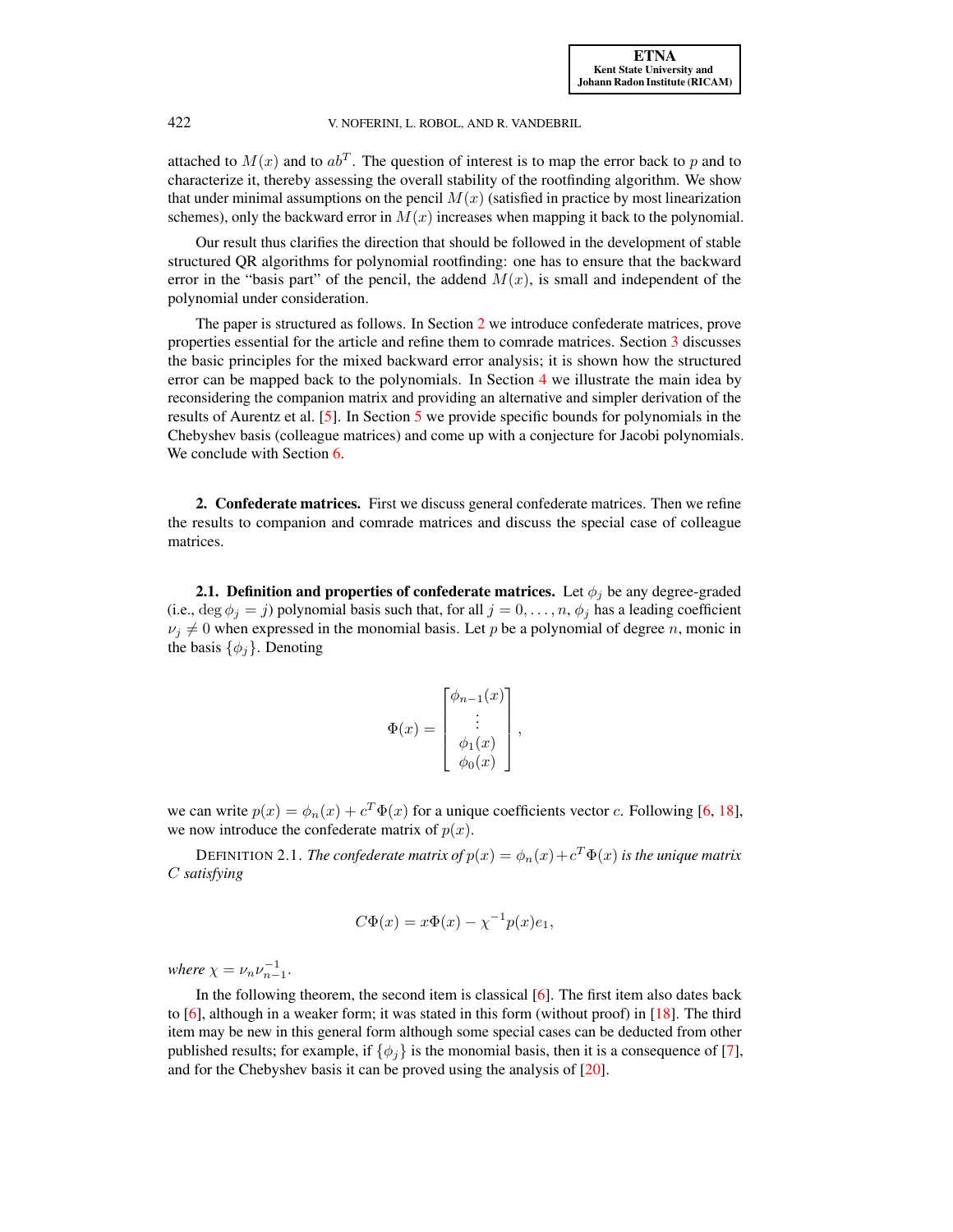<span id="page-3-0"></span>THEOREM 2.2. *The following properties hold:*

*1. C is a (strong) linearization of*  $p(x)$  *(implying* det $(xI - C) = \frac{p(x)}{v_n}$ *)*;

*2.* C *can be written as*

$$
C = H - \chi^{-1} e_1 c^T,
$$

*where H is Hessenberg and only depends on the basis*  $\{\phi_i\}$ ; *3.* adj $(xI - C)e_1 = \nu_{n-1}^{-1} \Phi(x)$ .

*Proof.* We prove the three points separately.

- 1. It can be easily verified that  $xI C$  belongs to the vector space  $\mathbb{L}_1$  for the basis  $\{\phi_i\}$  [\[17,](#page-21-11) [19\]](#page-21-12). Since it is manifestly a nonsingular pencil, it is a strong linearization for p by  $[19,$  Theorem 2.1] (or  $[17,$  Theorem 4.3] for the monomial basis). Since  $\det(xI - C)$  is monic in the monomial basis and p is monic in the basis  $\{\phi_i\}$ , the equality  $\det(xI - C) = p(x)/\nu_n$  follows.
- 2. Let H be the matrix that satisfies  $H\Phi(x) = x\Phi(x) e_1\chi^{-1}\phi_n(x)$ . Since  $x\phi_k(x)$ has degree  $k + 1$ , for all  $k = 0, \ldots, n - 2$ , it follows that H is Hessenberg by the degree-gradedness of  $\{\phi_i\}$ . Now,

$$
\chi(H - C)\Phi = e_1(p(x) - \phi_n(x)) = e_1 c^T \Phi(x).
$$

Since this relation holds over  $\mathbb{R}(x)$ , a fortiori it is still true as a relation over  $\mathbb R$  after evaluating  $\Phi(x)$  at any point. Thus, for any Vandermonde matrix V, we obtain

$$
\chi(H - C)V = e_1 c^T V \Rightarrow \chi(H - C) = e_1 c^T,
$$

as desired.

3. By definition of  $C$  we have

$$
\chi(xI - C)\Phi = p(x)e_1.
$$

As  $xI - C$  is regular, it is invertible over  $\mathbb{R}(x)$ . Hence we can premultiply by its inverse (using  $\det(xI - C) = p(x)/\nu_n$ ), to obtain

$$
\nu_{n-1}^{-1} \Phi(x) = adj(xI - C)e_1.
$$

REMARK 2.3. The matrix H is a square submatrix of the multiplication matrix M in  $[19, Section 2]$  $[19, Section 2]$ , and it represents the multiplication-by-x operator in the quotient space  $\mathbb{R}[x]/\langle \chi^{-1}\phi_n \rangle.$ 

<span id="page-3-1"></span>EXAMPLE 2.4 (Companion matrix). Consider the monomial basis  $\{\phi_j\}$  with  $\phi_j(x) = x^j$ . We have  $\phi_j(x) = x\phi_{j-1}(x)$ . As a consequence  $x\Phi(x) = H\Phi(x) + x^n e_1$ , where H is the downshift matrix, i.e., the matrix with only ones on the subdiagonal and zeroes elsewhere.

<span id="page-3-2"></span>**2.2. Comrade matrices.** When the  $\{\phi_i\}$  are orthonormal on a closed real interval and have positive leading coefficients, the three-term recurrence

$$
\phi_j(x) = (\alpha_j x + \beta_j)\phi_{j-1}(x) - \gamma_j\phi_{j-2}(x)
$$

holds for all j and for some  $\beta_j \in \mathbb{R}$ ,  $\alpha_j = \nu_j \nu_{j-1}^{-1} > 0$ ,  $\gamma_k = \nu_j \nu_{j-2} \nu_{j-1}^{-2} > 0$  [\[22,](#page-22-4) Theorem 3.2.1]. As a consequence, multiplication-by- $x$  is encoded by

$$
x\phi_{j-1}(x) = \frac{1}{\alpha_j}\phi_j(x) - \frac{\beta_j}{\alpha_j}\phi_{j-1}(x) + \frac{\gamma_j}{\alpha_j}\phi_{j-2}(x),
$$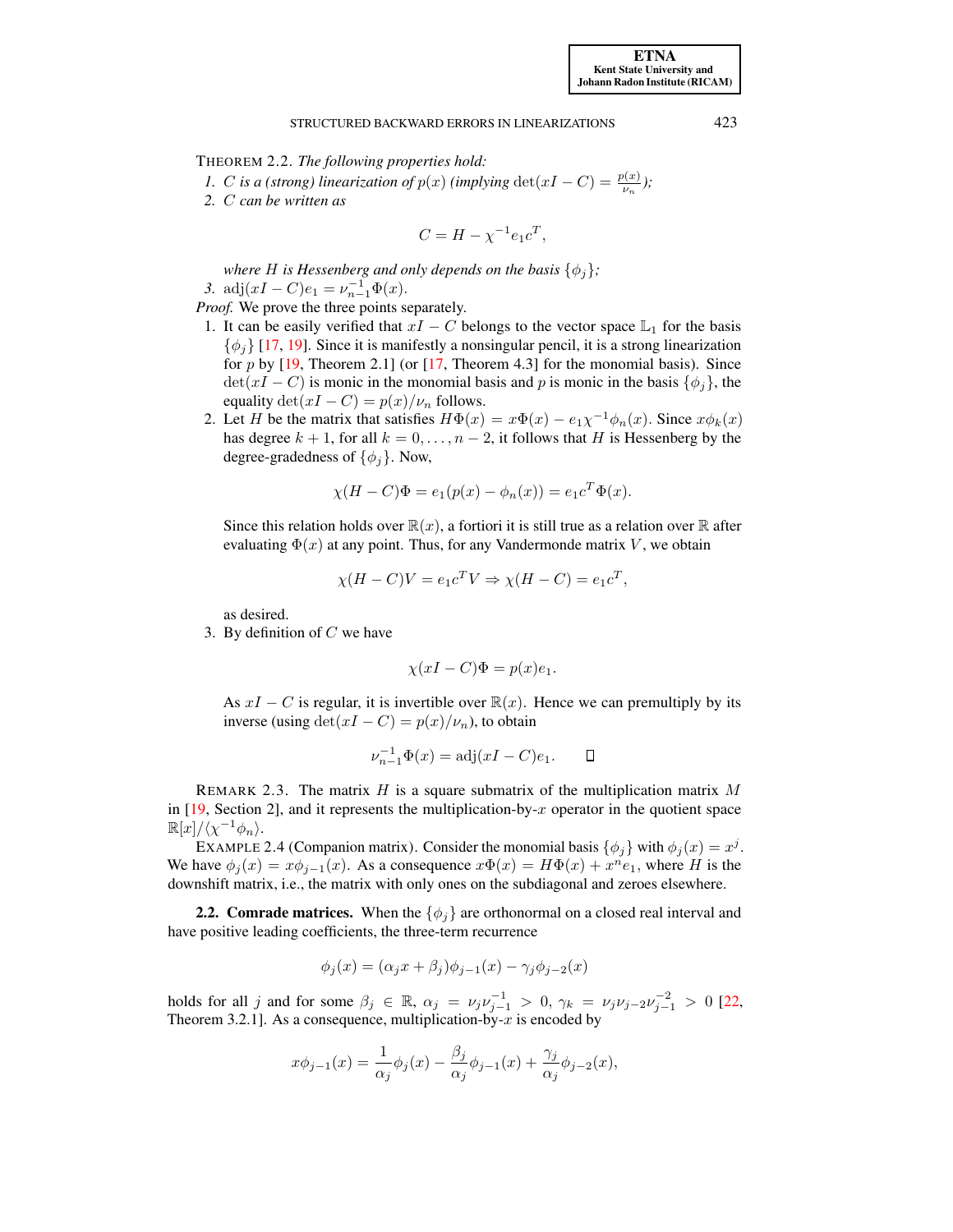which immediately implies that, in this case,

$$
x\Phi(x) = H\Phi(x) + \alpha_n^{-1}\phi_n(x)e_1,
$$

where  $H$  is tridiagonal and has positive subdiagonal/superdiagonal elements. In the case of an orthogonal basis, the confederate matrix is also known as the comrade matrix of  $p$ . Note, moreover, that, as displayed above, in this setting  $\chi = \alpha_n$  so that for  $p(x) = \phi_n(x) + c^T \Phi(x)$ it holds that

$$
C = H - \alpha_n^{-1} e_1 c^T.
$$

The matrix  $H$  has the following form:

$$
H := \begin{bmatrix} -\frac{\beta_n}{\alpha_n} & \frac{\gamma_n}{\alpha_n} \\ \frac{1}{\alpha_{n-1}} & -\frac{\beta_{n-1}}{\alpha_{n-1}} & \frac{\gamma_{n-1}}{\alpha_{n-1}} \\ \vdots & \vdots & \ddots & \vdots \\ \frac{1}{\alpha_2} & -\frac{\beta_2}{\alpha_2} & \frac{\gamma_2}{\alpha_2} \\ \frac{1}{\alpha_1} & -\frac{\beta_1}{\alpha_1} \end{bmatrix}.
$$

We remark that for polynomials represented in the Chebyshev basis, the matrix  $C$  is called the colleague matrix.

In addition, we note that, since  $\alpha_i$  and  $\gamma_i$  are positive, it is possible to perform a diagonal scaling to the matrix H that makes it symmetric. Indeed, we can consider the matrix  $D^{-1}HD$ , where  $D$  is any diagonal matrix with entries

$$
d_k := \sqrt{\frac{\alpha_1}{\alpha_{n-k+1}} \prod_{i=2}^{n-k+1} \gamma_i}.
$$

Observe that, in particular,  $d_n = 1$ . This corresponds to choosing the orthogonal basis  $\tilde{\phi}_j(x) := d_{n-j}^{-1} \phi_j(x)$  having formally set  $d_0 := 1$ . The scaled matrices are as follows:

$$
D^{-1}HD = \begin{bmatrix} -\frac{\beta_n}{\alpha_n} & \sqrt{\frac{\gamma_n}{\alpha_n \alpha_{n-1}}} & & \\ \sqrt{\frac{\gamma_n}{\alpha_n \alpha_{n-1}}} & -\frac{\beta_{n-1}}{\alpha_{n-1}} & \sqrt{\frac{\gamma_{n-1}}{\alpha_{n-1} \alpha_{n-2}}} & \\ & \ddots & \ddots & \ddots \\ & & \sqrt{\frac{\gamma_3}{\alpha_3 \alpha_2}} & -\frac{\beta_2}{\alpha_2} & \sqrt{\frac{\gamma_2}{\alpha_2 \alpha_1}} \\ & & \sqrt{\frac{\gamma_2}{\alpha_2 \alpha_1}} & -\frac{\beta_1}{\alpha_1} \end{bmatrix},
$$
  

$$
D^{-1}CD = D^{-1}HD - \tilde{\chi}^{-1}e_1\tilde{c}^T,
$$

where  $\tilde{c}$  is the coefficient vector of p expressed in the scaled basis  $\{\phi_0, \tilde{\phi}_1, \dots, \tilde{\phi}_{n-1}, \phi_n\}$ and  $\tilde{\chi} = \sqrt{\alpha_1 \alpha_n \gamma_2 \gamma_3 s \gamma_n}$ ; the coefficient  $\tilde{\chi}$  is the analogue of  $\chi$  for the rescaled basis  $\{\phi_0, \tilde{\phi}_1, \ldots, \tilde{\phi}_{n-1}, \phi_n\}$ . From now on we work in this symmetrized setting, and we only consider  $D^{-1}CD$ . From the viewpoint of developing structured algorithms, this is particularly relevant. If  $A = H + uv^T$ , with H real symmetric or Hermitian and  $uv^T$  of rank one, then all the matrices obtained through the iteration of a QR method that can be written as  $A_k := Q_k A Q_k^H$ , with  $Q_k$  orthogonal or unitary, have the same property.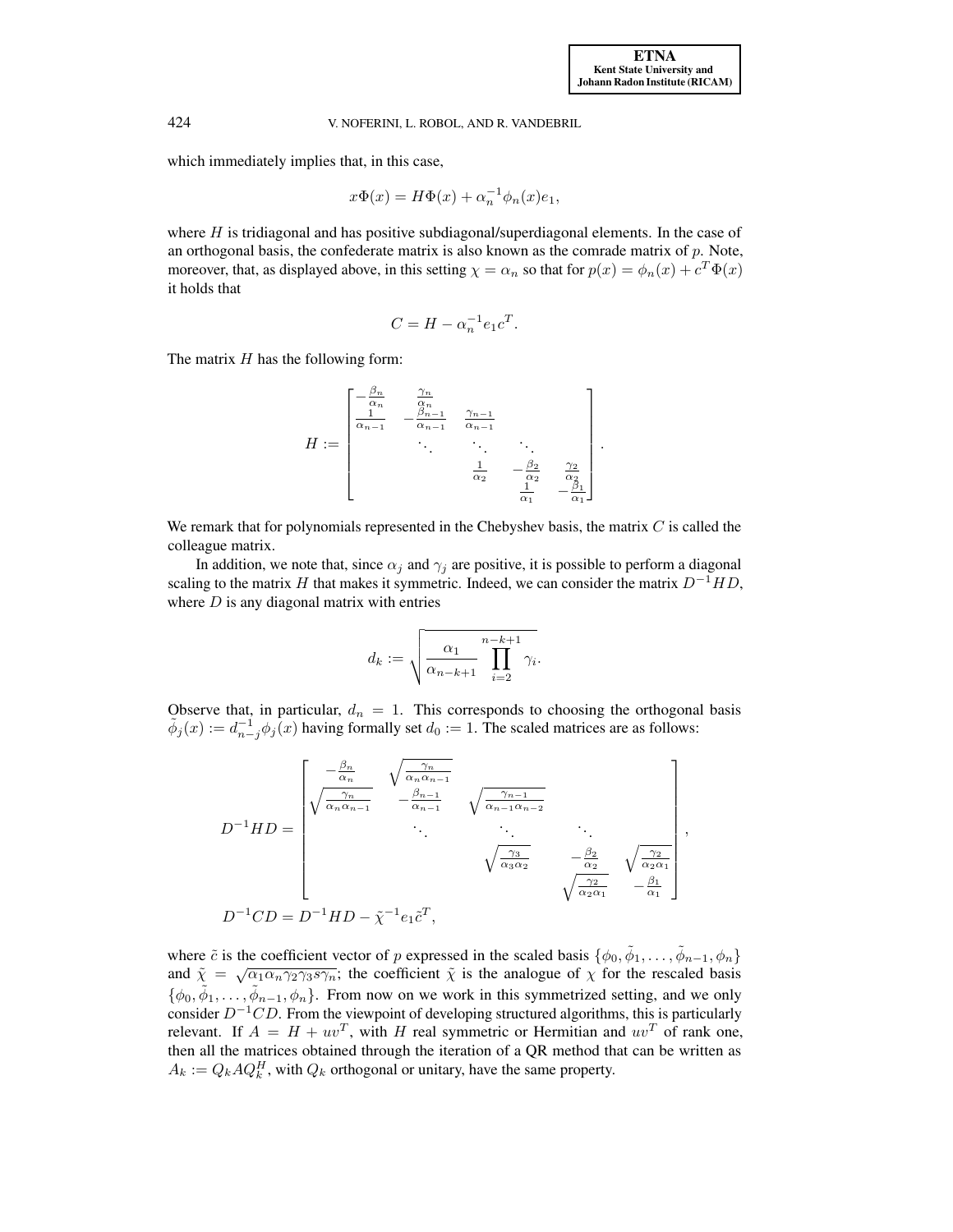[ETNA](http://etna.ricam.oeaw.ac.at) [Kent State University and](http://www.kent.edu) [Johann Radon Institute \(RICAM\)](http://www.ricam.oeaw.ac.at)

<span id="page-5-2"></span><span id="page-5-1"></span>.

This observation is key in the development of fast algorithms; in the monomial case, the companion matrix can be similarly decomposed as the sum of a unitary and a rank-one part; this property is also preserved by the QR iterations.

Fast algorithms for these classes of matrices often work on the structured (either Hermitian or unitary) and rank-one part separately. Therefore, it is reasonable to assume that these parts might be contaminated, throughout the iterations, by backward errors of different magnitudes. Classical backward error analysis does not take this property into account, so we present a more general backward error formulation in the next section.

<span id="page-5-0"></span>3. Mixed backward error analysis. We are now ready to study the behavior of the linearized polynomial  $p(x)$  under perturbations of the pencil  $xI - C$ . More precisely, we consider  $xI - (C + \delta C)$ , where  $C + \delta C$  has a mixed backward error of the following form:

(3.1) 
$$
C + \delta C = H + \delta H + (e_1 + \delta e_1)(c + \delta c)^T
$$

We note that, for any  $\delta C$ , it is always possible to find a decomposition as the one in [\(3.1\)](#page-5-1). Indeed, for any choice of  $\delta e_1$  and  $\delta c$ , it suffices to choose  $\delta H := \delta C - \delta e_1 c^T - e_1 \delta c^T - \delta e_1 \delta c^T$ . Our analysis will show that these terms provide different contributions to the backward error in the polynomial with different amplification factors. In particular, it will show that errors in  $\delta H$  may be amplified much higher when projecting the error back to the polynomial, whereas the backward errors  $\delta e_1$  and  $\delta c$  are relatively less harmful.

By Theorem  $2.2$  the perturbed matrix  $C$  linearizes the polynomial

(3.2) 
$$
p(x) + \delta p(x) := \nu_n \det(xI - C - \delta C).
$$

<span id="page-5-3"></span>Our aim is now to examine the size of  $\delta p(x)$  under the assumption that for the various actors in [\(3.1\)](#page-5-1) a bound is known. In particular, we assume to know appropriate positive  $\epsilon_H$ ,  $\epsilon_1$ ,  $\epsilon_c$ such that

$$
(3.3) \t\t\t ||\delta H||_2 \le \epsilon_H < 1, \t\t ||\delta c||_2 \le \epsilon_c, \t\t ||\delta e_1||_2 \le \epsilon_1.
$$

Observe that, as discussed above, for given  $\delta C$ , infinitely many choices exist for  $\delta H$ ,  $\delta c$ ,  $\delta \epsilon_1$ . Thus, we may without any loss of generality assume to have picked one that is optimal (in the sense of making our results as sharp as possible) for the values of  $\epsilon_H$ ,  $\epsilon_c$ ,  $\epsilon_1$ . Of course, it may also happen that in practice an algorithm suggests a particular choice for which bounds for  $\epsilon_H$ ,  $\epsilon_c$ ,  $\epsilon_1$  are "naturally" obtained (see, e.g., [\[3\]](#page-21-6)).

In this section we will discuss the general setting, which holds for all confederate matrices. In Sections [4](#page-8-0) and [5](#page-9-0) we will specialize to companion and comrade matrices, that is, corresponding either to the monomial basis or a basis of polynomials orthogonal on a real interval.

We will make the following assumptions in our analysis:

- Assumption 1. The matrix H is *normal*; for instance, we will consider the case where H is unitary (the monomial basis) and symmetric (the Chebyshev case and in general the case of orthogonal polynomials on the real line).
- Assumption 2. The backward errors in  $H, e_1, c$  may be of very *different magnitude*. In particular, to obtain strong backward stability on the polynomial, we will need  $\epsilon_H$  and  $\epsilon_1$  to be bounded *independently* of the norm of the vector of polynomial coefficients; on the contrary,  $\epsilon_C$  may depend linearly on this value.

We stress that the second assumption, in particular the bound for  $\epsilon_H$ , is the one which is hard to obtain in practice when designing a structured algorithm. It does not hold for the unstructured QR or QZ, and obtaining it was key in developing a backward stable algorithm for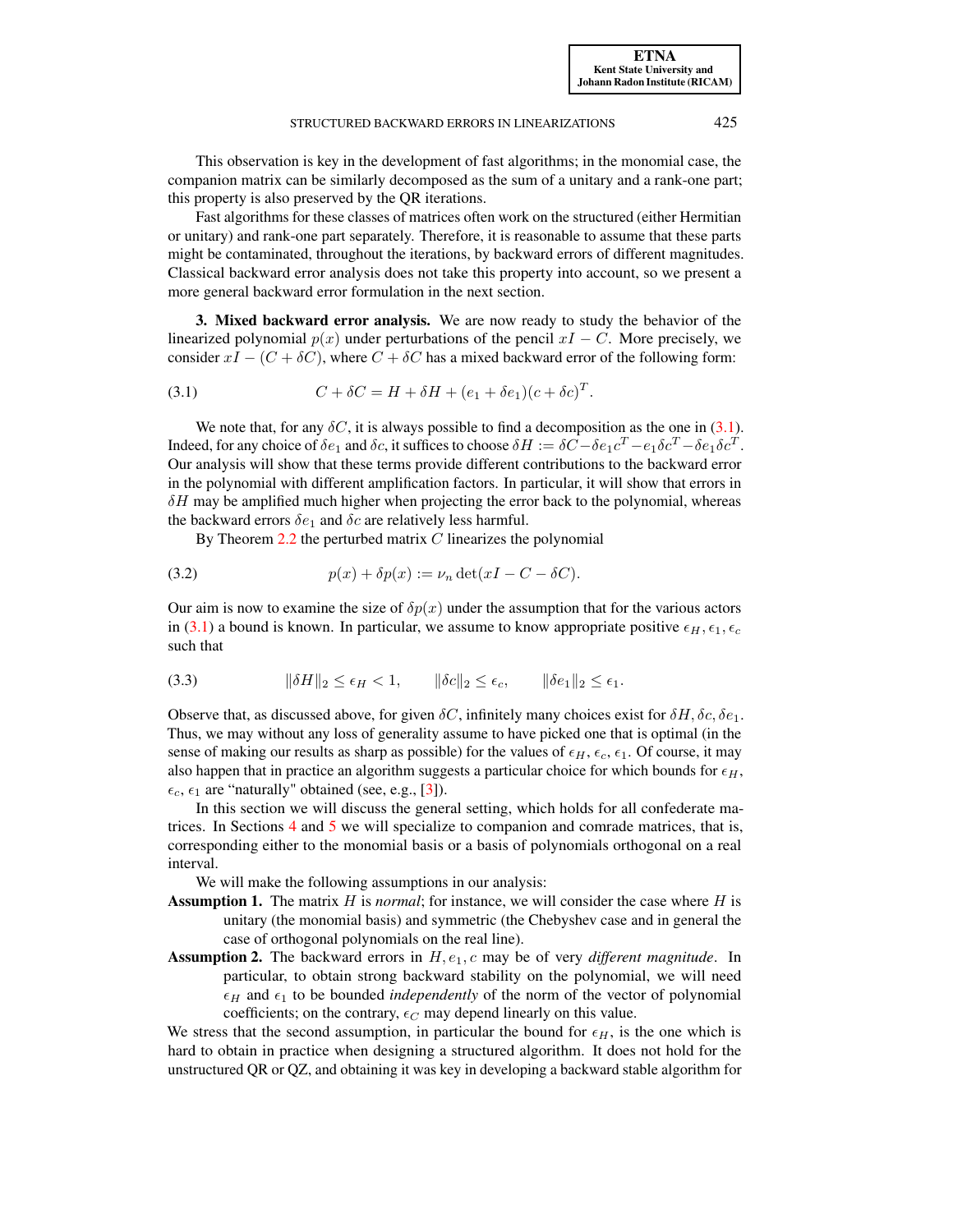the monomial case in  $[3, 5]$  $[3, 5]$  $[3, 5]$ ; we hope that our analysis will help to devise similar algorithms in other bases, in particular for the Chebyshev one.

From now on, we use the notation  $\dot{=}$  to indicate an equality that holds up to second order in the terms  $\epsilon_H$ ,  $\epsilon_1$ ,  $\epsilon_c$ . Based on the expressions above, we can rewrite the perturbed polynomial.

THEOREM 3.1. *With the notation of* [\(3.1\)](#page-5-1)*,* [\(3.2\)](#page-5-2)*, and* [\(3.3\)](#page-5-3)*, the following first-order expansion in*  $\epsilon_H$ ,  $\epsilon_c$ ,  $\epsilon_1$  *holds:* 

<span id="page-6-0"></span>
$$
(p + \delta p)(x) \doteq p(x) + \nu_n (\det(xI - H - \delta H) - \det(xI - H))
$$
  
+  $\chi \delta c^T \Phi(x) + \nu_n c^T \operatorname{adj}(xI - H) \delta e_1 +$   
+  $\nu_n c^T (\operatorname{adj}(xI - H - \delta H) - \operatorname{adj}(xI - H)) e_1.$ 

*Proof.* By [\(3.2\)](#page-5-2) we have  $(p + \delta p)(x) = \nu_n \det(xI - (C + \delta C))$ , which by Theorem [2.2](#page-3-0) is equal to

$$
(p + \delta p)(x) = \nu_n \det(xI - H - \delta H) + \nu_n (c + \delta c)^T \operatorname{adj}(xI - H - \delta H)(e_1 + \delta e_1).
$$

To obtain the statement, we first add  $p(x)$  and subtract its expansion obtained by Theorem [2.2.](#page-3-0) Next, we discard higher-order terms and use the equalities  $\nu_{n-1}$  adj $(xI - H)e_1 = \Phi(x)$  and О  $\nu_{n-1}\chi = \nu_n$ .

Theorem [3.1](#page-6-0) reveals that, in order to provide bounds for the perturbation  $\delta p(x)$ , it is essential to do a perturbation analysis related to determinants and adjugates. To this aim, we provide a few results that will be useful in later proofs.

<span id="page-6-1"></span>LEMMA 3.2 (Jacobi's formula). *Let* X *be any square matrix and* δX *a small perturbation. Then,*

$$
\det(X + \delta X) = \det(X) + \operatorname{tr}(\operatorname{adj}(X)\delta X) + O(\|\delta X\|^2).
$$

A similar result can be given for the adjugate as well, which characterizes the effect of small perturbations.

<span id="page-6-4"></span>LEMMA 3.3. Let  $\delta X$  be a small perturbation ( $\|\delta X\|$  < 1). Then,

(3.4) 
$$
\text{adj}(I + \delta X) = (I - \delta X)(1 + \text{tr}(\delta X)) + O(\|\delta X\|^2).
$$

*Proof.* Since  $\|\delta X\| < 1$ ,  $I + \delta X$  is invertible, and therefore we can write

$$
adj(I + \delta X) = (I + \delta X)^{-1} det(I + \delta X).
$$

We shall make a first-order approximation of both terms involved in the above equality. Concerning the first one, we have that  $(I + \delta X)^{-1} = I - \delta X$ . To bound the change in the determinant, we use Lemma [3.2](#page-6-1) and obtain

$$
\det(I + \delta X) = 1 + \text{tr}(\delta X) + O(||\delta X||^2),
$$

which provides the sought first-order expansion  $(3.4)$ .

<span id="page-6-3"></span>LEMMA 3.4. Let  $A$ ,  $B$  be two  $n \times n$  matrices, and assume that  $A$  is normal with *eigenvalues*  $\lambda_1, \ldots, \lambda_n$ *. Then,* 

<span id="page-6-2"></span> $\Box$ 

$$
|\operatorname{tr}(AB)| \leq ||B||_2 \sum_{j=1}^n |\lambda_j|.
$$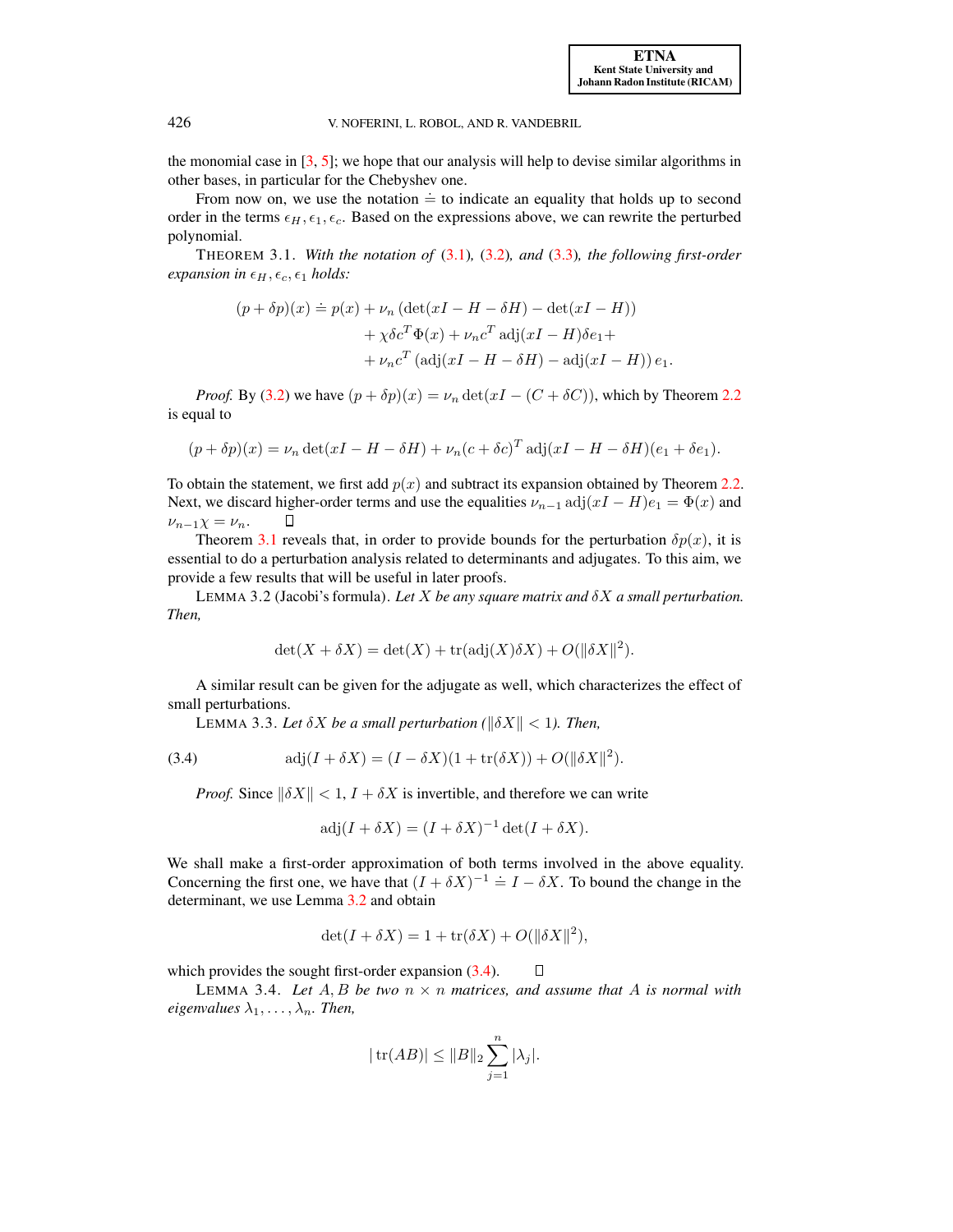*Proof.* Let  $A = QDQ^H$  be an eigendecomposition of A with Q unitary. Then, if we denote by  $q_i$  the columns of  $Q$ , we can write:

$$
|\operatorname{tr}(AB)| = |\operatorname{tr}(Q^H A Q Q^H B Q)| = |\operatorname{tr}(D Q^H B Q)| \le |\sum_{j=1}^n \lambda_j q_j^H B q_j|.
$$

Since  $|q_j^H B q_j| \leq ||B||_2$ , the result follows.  $\Box$ 

With these tools at hand, we are now able to bound the pointwise perturbation  $\delta p(\xi)$ , i.e., the evaluation of the perturbation at any point  $\xi \in \mathbb{C}$ . Later on, when going to comrade and companion matrices, we will need to specify these points  $\xi$  to retrieve tight bounds for the polynomial coefficients.

<span id="page-7-3"></span>LEMMA 3.5. Let  $(p + \delta p)(x) = \det(xI - C - \delta C)$  be the perturbed polynomial. Then, *for every*  $\xi \in \mathbb{C}$ *, we get the following first-order bound:* 

$$
|\delta p(\xi)| \leq \Gamma_1(\xi)\epsilon_1 + \Gamma_c(\xi)\epsilon_c + \Gamma_H(\xi)\epsilon_H + \mathcal{O}(\epsilon_H^2 + \epsilon_1^2 + \epsilon_c^2),
$$

*where*

$$
\Gamma_1(\xi) := M(\xi) |\phi_n(\xi)| ||c||_2, \qquad \qquad \Gamma_c(\xi) := \chi ||\Phi(\xi)||_2,
$$
  
\n
$$
\Gamma_H(\xi) := S(\xi) |\phi_n(\xi)| + \Gamma_c(\xi) (M(\xi) + S(\xi)) ||c||_2,
$$

*having defined*

$$
S(\xi) := \sum_{j=1}^{n} \frac{1}{|\xi - r_j|}, \qquad M(\xi) := \max_{j=1,\dots,n} \frac{1}{|\xi - r_j|}.
$$

*In the expressions for*  $S(\xi)$  *and*  $M(\xi)$  *above,*  $r_j$  *denote the roots of the polynomial*  $\phi_n$  *of degree* n*.*

*Proof.* Let us first note that, since  $\phi_n(x) = \nu_n \det(xI - H)$  and since  $\xi I - H$  is normal, we have

$$
\| (\xi I - H)^{-1} \|_2 = \max_{j=1,\dots,n} \frac{1}{|\xi - r_j|}.
$$

By Theorem [3.1](#page-6-0) we have the following first-order approximation for  $\delta p(\xi)$ :

<span id="page-7-0"></span>(3.5) 
$$
\delta p(\xi) \doteq \nu_n \left( \det(\xi I - H - \delta H) - \det(\xi I - H) \right)
$$

<span id="page-7-1"></span>(3.6) 
$$
+ \chi \delta c^T \Phi(\xi) + \nu_n c^T \operatorname{adj}(\xi I - H) \delta e_1
$$

<span id="page-7-2"></span>(3.7) 
$$
+ \nu_n c^T (\text{adj}(\xi I - H - \delta H) - \text{adj}(\xi I - H)) e_1.
$$

We bound all the terms separately.

• We consider  $(3.5)$  first. By Lemma  $3.2$  we can write

$$
\det(\xi I - H - \delta H) - \det(\xi I - H) \doteq \text{tr}(\text{adj}(\xi I - H)\delta H).
$$

Since  $\xi I - H$  is a normal matrix, we can use Lemma [3.4](#page-6-3) to obtain

$$
\nu_n |\det(\xi I - H - \delta H) - \det(\xi I - H)| = \nu_n |\operatorname{tr}(\operatorname{adj}(\xi I - H) \delta H)| \le \epsilon_H \sum_{j=1}^n \frac{\phi_n(\xi)}{|\xi - r_j|}.
$$

[ETNA](http://etna.ricam.oeaw.ac.at) [Kent State University and](http://www.kent.edu) [Johann Radon Institute \(RICAM\)](http://www.ricam.oeaw.ac.at)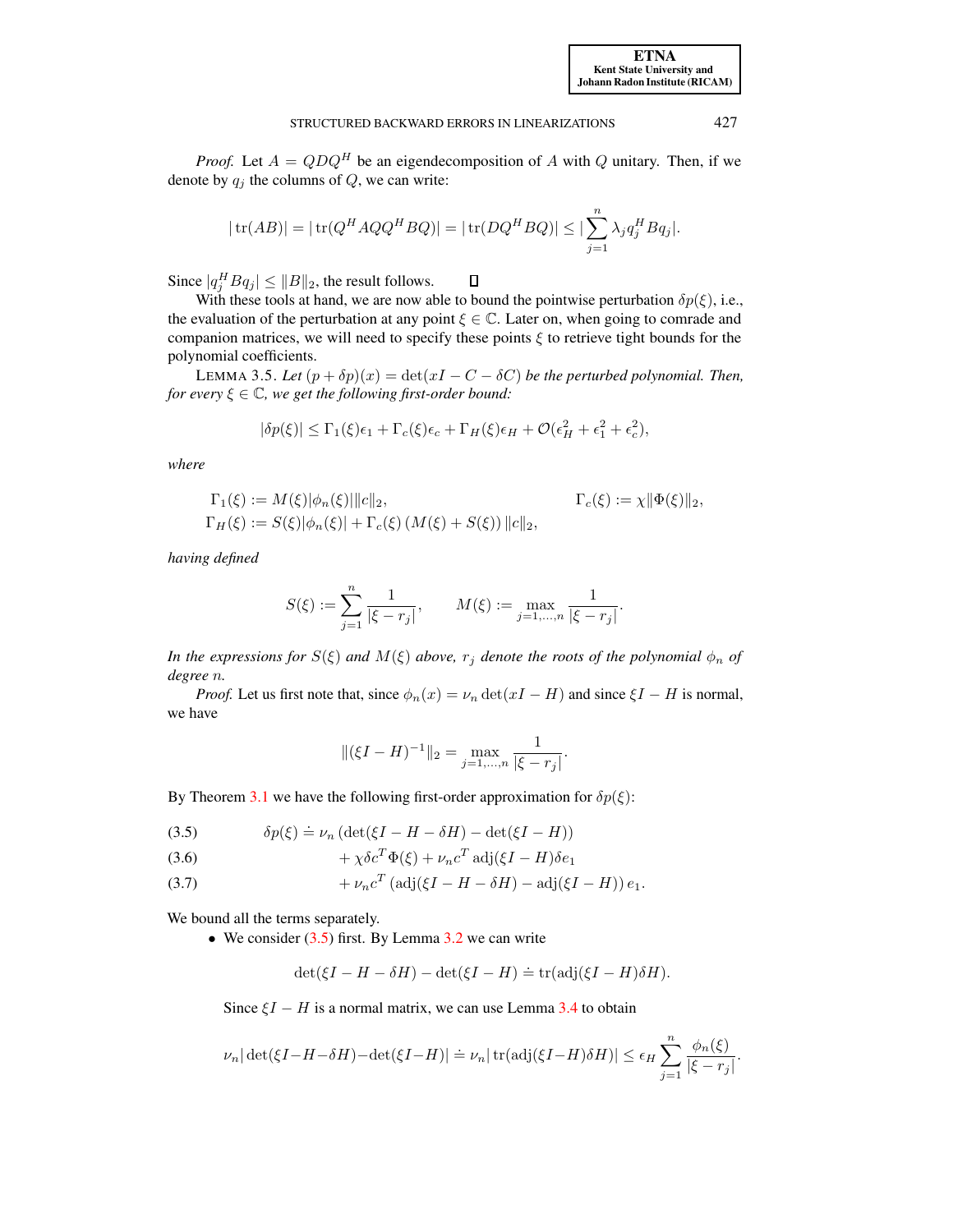• To bound the second term in  $(3.6)$ , we use

$$
\|\operatorname{adj}(\xi I - H)\|_2 = |\operatorname{det}(\xi I - H)| \|(\xi I - H)^{-1}\|_2 = \frac{|\phi_n(\xi)|}{\nu_n} \max_j \frac{1}{|\xi - r_j|}.
$$

Bounding the first term just requires taking norms of all the factors involved.

• To bound [\(3.7\)](#page-7-2), assuming  $\| (\xi I - H)^{-1} \delta H \| \leq 1$  and using Lemma [3.3,](#page-6-4) we write

$$
adj(\xi I - H - \delta H) = adj ((\xi I - H)(I - (\xi I - H)^{-1} \delta H))
$$
  
= adj(I - (\xi I - H)^{-1} \delta H) adj(\xi I - H)  

$$
\doteq (I + (\xi I - H)^{-1} \delta H)(1 - \text{tr}((\xi I - H)^{-1} \delta H)) adj(\xi I - H).
$$

Then, using the fact that  $\nu_{n-1}$  adj $(\xi I - H)e_1 = \Phi(\xi)$ , we have

$$
\nu_n c^T (\text{adj}(\xi I - H - \delta H) - \text{adj}(\xi I - H)) e_1
$$
  
\n
$$
\doteq \chi c^T ((\xi I - H)^{-1} \delta H - \text{tr}((\xi I - H)^{-1} \delta H) I) \Phi(\xi).
$$

Taking norms and combining all the results yields the desired bound.  $\Box$ 

The results we have proved are valid for any class of polynomials under the assumption that  $H$  is normal<sup>[1](#page-8-1)</sup>. We will use this idea to generalize the pointwise bound to a bound for the coefficients in the case of the monomial basis and of orthogonal polynomials on a real interval. These are the subjects of the next sections.

<span id="page-8-0"></span>4. Companion matrix. In this section we reconsider the error analysis of Aurentz et al.  $\lceil 3 \rceil$  in view of this new theory. The derivation of  $\lceil 3 \rceil$  is based on running the Faddev-Leverrier algorithm to compute the coefficients of the adjugates, and this is used to provide bounds for its norm. This approach is not easily generalizable, despite the existence of a Faddev-Leverrier scheme for non-monomial bases. Our new point of view yields a simple and clean derivation of the results therein, based instead on an interpolation argument.

To analyze the backward error of an algorithm running on the companion matrix, we have to rewrite the companion matrix slightly. Example [2.4](#page-3-1) revealed that the Hessenberg matrix H is the downshift matrix, and the eigenvalues can be retrieved from  $C = H - e_1 c^T$ , i.e., the downshift matrix plus a rank-one part. Structure-exploiting algorithms, however, rely on the unitary-plus-low-rank structure, and rewriting  $C = \tilde{H} - e_1 \tilde{c}^T$ , with  $\tilde{H} = H - e_1 e_n^T$  and  $\tilde{c} = c + e_n^T$ , is clearly of unitary-plus-low-rank form.

This has some impact on the backward error since we are now working with the basis  $1, x, \ldots, x^{n-1}, x^n + 1$ , instead of the classical monomial basis. Moreover, also the trailing coefficient of our polynomial  $p$  has changed. For simplicity, we will therefore, from now on, assume to be working in the basis  $1, x, \ldots, x^{n-1}, x^n + 1$ .

Eventually, we will use the Fast Fourier transform to retrieve the coefficients of  $\delta p$ . To do so, we need to bound  $\delta p$  evaluated at the *n*-th roots of unity  $\xi_i$ , for  $j = 0, \ldots, n - 1$ . Lemma [3.5](#page-7-3) provides

$$
|\delta p(\xi_j)| \leq \Gamma_1(\xi_j)\epsilon_1 + \Gamma_c(\xi_j)\epsilon_c + \Gamma_H(\xi_j)\epsilon_H.
$$

Using the formulas of Lemma [3.5](#page-7-3) yields  $\Gamma_1(\xi_j) = 2M$  and  $\Gamma_H \le 2S + \sqrt{n+3}(M+S) ||c||_2$ . Recalling that  $\phi_n(x) = x^n + 1$ , we have that  $r_j = e^{\frac{(2j+1)\pi}{n}}$ . Exploiting that  $|\phi_i(\xi_j)| = 1$ , for **Example 12 i**  $\forall n_i(x) = x^{n_i} + 1$ , we have that  $r_j = e^{-n_i}$ . Exploiting that  $|\psi_i(\zeta_j)| = 1$ , for  $i < n$ , and  $\chi = 1$ , we obtain  $\Gamma_c(\xi_j) = ||\Phi(\xi_j)||_2 \leq \sqrt{n}$ . The quantity *M* is the inverse of the

<span id="page-8-1"></span><sup>&</sup>lt;sup>1</sup>We note that these perturbations might make  $H + \delta H$  non-normal, but this is not an issue for our analysis as we always deal with expansions centered at H.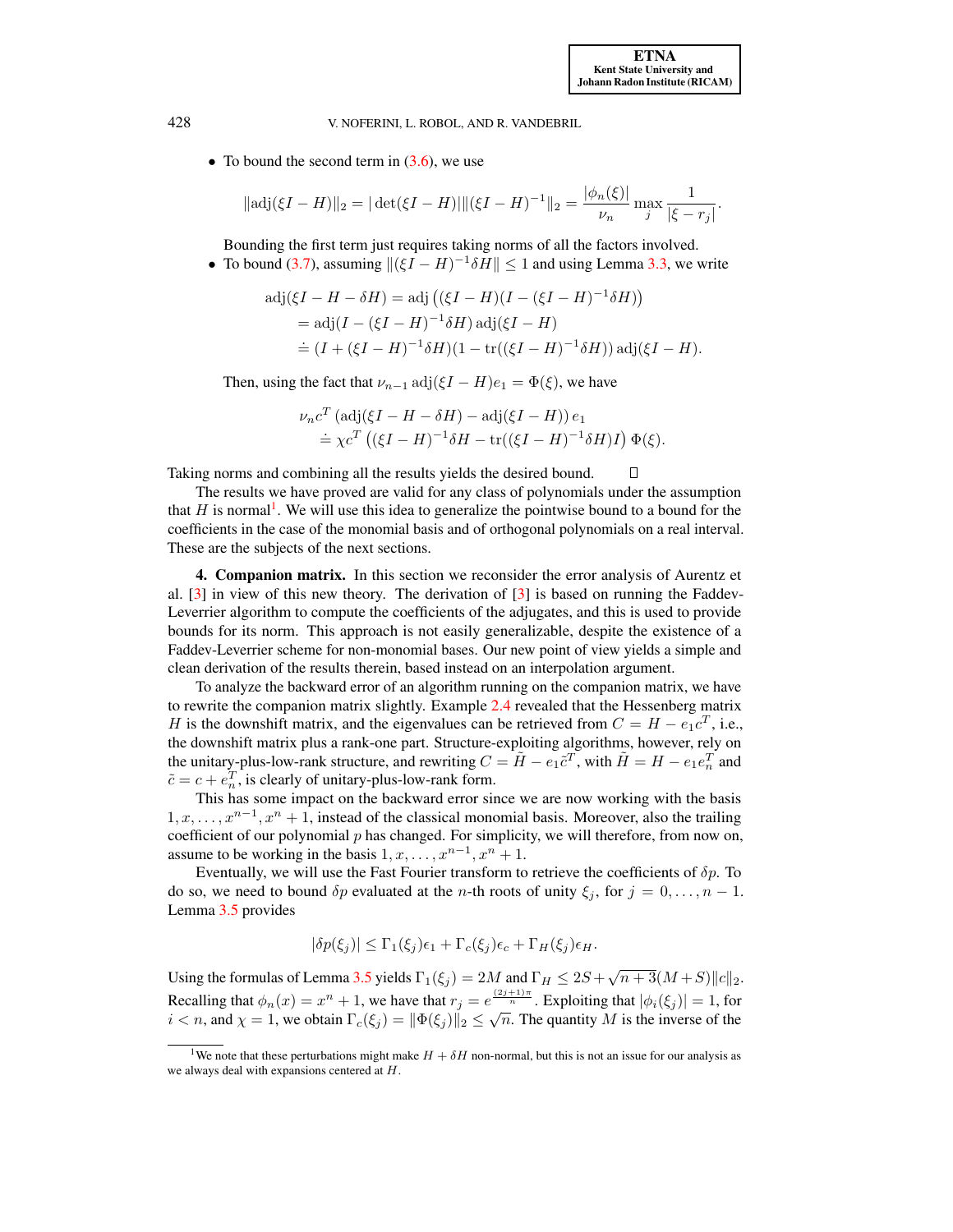distance between the *n*-th roots of the unity and  $r_j$ , which can be bounded by  $M \leq \frac{n}{2}$ . To bound  $S = \sum_{k=1}^{n} \frac{1}{|\xi_j - r_k|}$ , we use

$$
S = \sum_{k=1}^{n} \frac{1}{|\xi_j - r_k|} = \sum_{k=1}^{n} \frac{1}{|1 - e^{\frac{2\pi}{2n}(2j+1)}|} = \sum_{k=1}^{n} \frac{1}{|2\sin(\frac{\pi}{2n}(2j+1))|}
$$
  
= 
$$
2\sum_{k=1}^{n/2} \frac{1}{2\sin(\frac{\pi}{2n}(2j+1))}
$$

and the fact that  $\sin x > \frac{2}{\pi}x$ , for  $x \in [0, \frac{\pi}{2}]$ . As a result we obtain

<span id="page-9-1"></span>
$$
S \le \frac{n}{2} \log \left( \frac{n}{2} + \frac{1}{2} \right).
$$

Combining all of this leads to

(4.1) 
$$
|\delta p(\xi_j)| \le n||c||_2\epsilon_1 + \sqrt{n}\,\epsilon_c + n\log\left(\frac{n}{2}\right)\epsilon_H + \frac{n\sqrt{n}}{2}\left(1 + \log\left(\frac{n}{2} + \frac{1}{2}\right)\right)||c||_2\epsilon_H + \mathcal{O}(\epsilon_H^2 + \epsilon_1^2 + \epsilon_c^2).
$$

As a result, we get for the Euclidean norm of the vector of coefficients of  $\delta p(x)$ , denoted as  $\|\delta p\|_2$ ,

$$
\|\delta p\|_2 = \left\|\frac{1}{\sqrt{n}}F^*q\right\|_2 \le \|q\|_{\infty} + \mathcal{O}(\epsilon_H^2 + \epsilon_1^2 + \epsilon_c^2),
$$

where  $q = [\delta p(\xi_0), \dots, \delta p(\xi_{n-1})]^T$  and F is the matrix of the discrete Fourier transform. The last factor can be bounded by [\(4.1\)](#page-9-1).

Reconsidering the algorithm of Aurentz et al. [\[3\]](#page-21-6), we have that  $\epsilon_1 = 0$ ,  $\epsilon_H = \epsilon_m$ , and  $\epsilon_c = ||c||_2 \epsilon_m$ , where  $\epsilon_m$  is the machine precision. Clearly we end up with the same bound proposed by Aurentz et al., namely a linear dependency on  $||c||_2$ .

Before moving to orthogonal bases on real intervals and in particular Chebyshev and Jacobi polynomials, we emphasize that the main ingredients playing a role in the bound are related to the eigenvalues of the structured matrix  $H$ , namely their separation as measured by the constants  $M, S$  of Lemma [3.5,](#page-7-3) and their good properties as interpolation points for the chosen basis. These two quantities will play an important role in the analysis of the following sections as well.

<span id="page-9-0"></span>5. Orthogonal polynomials on a real interval. In this section, we consider a class of degree-graded polynomials  $\phi_i(x)$ , for  $j \ge 0$ , that are orthogonal on [-1, 1] with respect to a positive measure  $w(x)$ .

Our aim is to leverage Lemma [3.5](#page-7-3) to provide a bound for the coefficients of the perturbed polynomial  $\delta p(x)$ . To this aim, we provide the following result, which holds for any polynomial family orthogonal on [−1, 1]; since this bound is not very explicit, we will then specialize it to a few particular families of polynomials for which we can be more precise, namely Chebyshev and later on all Jacobi polynomials.

<span id="page-9-2"></span>THEOREM 5.1. *In the notation of* [\(3.1\)](#page-5-1) *and* [\(3.3\)](#page-5-3)*, let*  $\{\phi_i\}$  *be a basis of orthogonal*  $p$ olynomials on  $[-1, 1]$  such that  $H$  is real and symmetric. Let  $\{\rho_j\}_{j=0}^n$  be distinct points in [-1, 1], and  $\{r_j\}_{j=1}^n$  the roots of  $\phi_n(x)$ . Let  $\{\ell_j(x)\}_{j=0}^n$  be the Lagrange polynomials defined *by the nodes*  $\rho_0, \ldots, \rho_n$ , and consider the matrix L such that  $L_{ij}$  contains the *i*-th coefficient

[ETNA](http://etna.ricam.oeaw.ac.at) [Kent State University and](http://www.kent.edu) [Johann Radon Institute \(RICAM\)](http://www.ricam.oeaw.ac.at)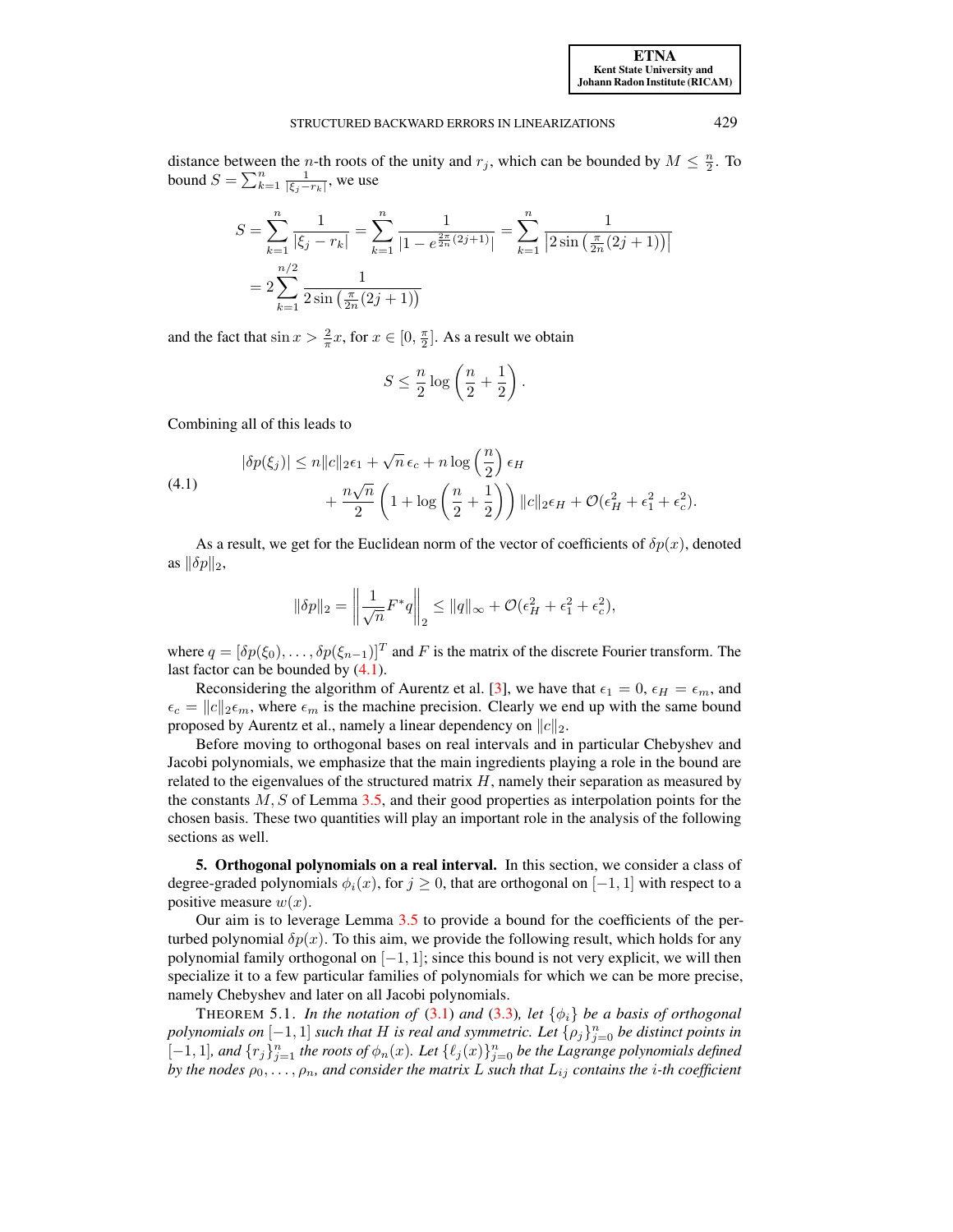*of*  $\ell_i(x)$  *with respect to the basis*  $\{\phi_i\}$ *. Then, the norm of the vector of coefficients of*  $\delta p(x)$ *can be bounded by*

$$
\|\delta p\|_{\infty} \le \|\hat{L}\|_{\infty} \left(\max_{j=0,\dots,n} \Gamma_1(\rho_j)\epsilon_1 + \Gamma_c(\rho_j)\epsilon_c + \Gamma_H(\rho_j)\epsilon_H\right) + \mathcal{O}(\epsilon_H^2 + \epsilon_1^2 + \epsilon_c^2),
$$

*where*  $\hat{L}$  *is the matrix with the first n rows of L and*  $\Gamma_1, \Gamma_c, \Gamma_H$  *are defined as in Lemma [3.5.](#page-7-3)* 

*Proof.* We note that  $\delta p(x) = \sum_{j=0}^{n-1} \delta p_j \phi_j(x)$  is a polynomial of degree  $n-1$ . Its coefficients can be recovered by interpolation at the points  $\{\rho_0, \ldots, \rho_n\}$ . Notice that these are  $n + 1$  points, one more than actually required. Let  $V_n$  be the  $(n + 1) \times (n + 1)$  generalized Vandermonde matrix interpolating at these nodes in the prescribed basis. Hence, we have

$$
\begin{bmatrix}\n\delta p_0 \\
\vdots \\
\delta p_{n-1} \\
0\n\end{bmatrix} = V_n^{-1} \begin{bmatrix}\n\delta p(\rho_0) \\
\delta p(\rho_1) \\
\vdots \\
\delta p(\rho_n)\n\end{bmatrix}.
$$

Note that  $L = V_n^{-1}$ . Indeed, the entries of the inverse of a Vandermonde matrix are the cofficients of the Lagrange polynomials with nodes  $\rho_0, \ldots, \rho_n$ . Therefore, we have, for  $0 \leq i \leq n-1$ ,

$$
|\delta p_i|\leq \sum_{j=1}^{n+1}|L_{i+1,j}||\delta p(\rho_j)|\leq ||\hat{L}||_{\infty}\max_{0\leq j\leq n}|\delta p(\rho_j)|,
$$

where, by  $\hat{L}$ , we denote the first n rows of L. The statement then follows by applying Lemma [3.5.](#page-7-3)  $\Box$ 

<span id="page-10-0"></span>5.1. Chebyshev polynomials. Chebyshev polynomials of the first kind play a special role among orthogonal polynomials on  $[-1, 1]$ , in particular thanks to their nice approximation properties. For instance, they are the basis of the chebfun MATLAB toolbox  $[8]$  that aims at making computing with functions as accessible as computing with matrices and vectors.

Their orthogonality measure is defined by the weight function  $w(x) = (1 - x^2)^{-\frac{1}{2}}$ , and they can be obtained through the recursive relations

$$
T_{k+1}(x) = 2xT_k(x) - T_{k-1}(x), \qquad T_0(x) = 1, \qquad T_1(x) = x.
$$

We denote by  $U_k(z)$  the Chebyshev polynomials of the second kind, which can be obtained by replacing the degree-1 polynomial by  $2x$  and keeping the rest of the recursion unchanged. by replacing the degree-1 polynomial by 2x and keeping the rest of the recursion unchanged.<br>The latter are orthogonal with respect to the weight  $\sqrt{1-x^2}$ . Moreover,  $T'_n(x) = nU_{n-1}(x)$ , and therefore the extrema of  $T_n(x)$  are the roots of  $U_{n-1}(x)$ .

Our aim in this section is to apply Theorem [5.1](#page-9-2) to Chebyshev polynomials of the first kind, making all the involved constants explicit or functions of the degree. To this aim, we need to choose the interpolation nodes, and in this case we select  $\rho_j = \cos(j\pi/n)$ , for  $j = 0, \ldots, n$ , which are the roots of  $U_{n-1}(x)$  (with, additionally, the points  $\pm 1$ ) and therefore the extrema of  $T_n(x)$  on  $[-1, 1]$ .

<span id="page-10-1"></span>**LEMMA 5.2.** Let  $\hat{L}$  be the matrix defined as in Theorem [5.1](#page-9-2) choosing as  $\{\phi_i\}$  the *Chebyshev polynomials of the first kind and as nodes*  $\rho_i = \cos(j\pi/n)$ *, for*  $j = 0, \ldots, n$ *. Then,*  $\|L\|_{\infty} \leq 2.$ 

*Proof.* We prove the result by showing that, for  $1 \leq i \leq n$ , we have  $|\hat{L}_{ij}| \leq \frac{2}{n}$ , if  $2 \leq j \leq n$ , and  $|\hat{L}_{ij}| \leq \frac{1}{n}$ , for  $j \in \{1, n + 1\}$ . It immediately follows that the row sums of  $|\hat{L}|$  are bounded by 2, and thus the claim holds.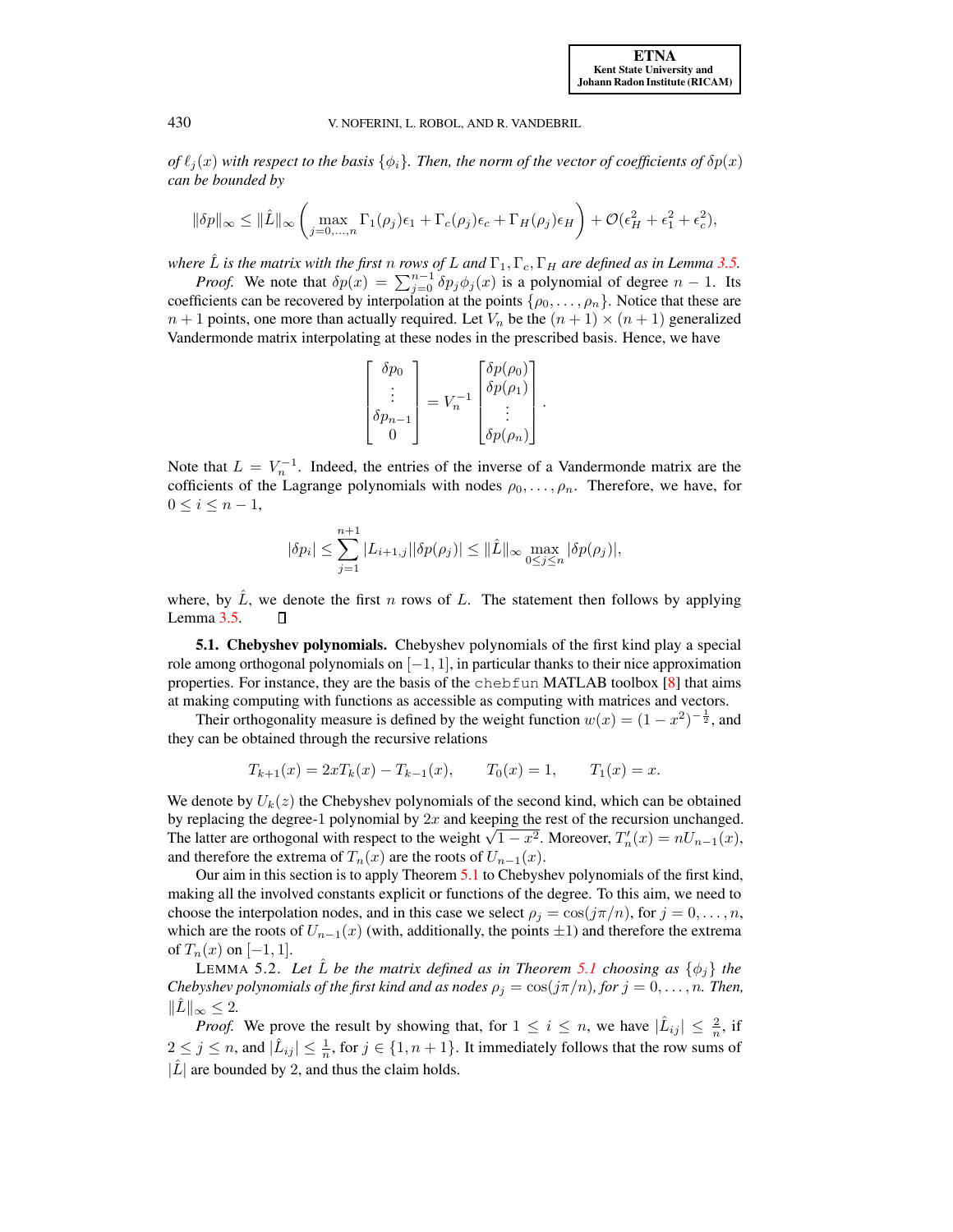For any  $i, j$ , since  $\hat{L}_{ij}$  is the Chebyshev coefficient corresponding to  $T_{i-1}$  of  $\ell_{j-1}(x)$ , we can recover it by writing

$$
||T_{i-1}(x)||^2 \hat{L}_{ij} = \int_{-1}^1 \frac{\ell_{j-1}(x) T_{i-1}(x)}{\sqrt{1-x^2}} dx, \qquad i, j = 1, \dots, n+1.
$$

Here  $||T_{i-1}(x)||$  denotes the norm induced by the scalar product considered above. We note that, if  $2 \le j \le n$ , then  $\ell_{j-1}(x)$  is divisible by  $(1-x)^2$ , since it vanishes at  $\pm 1$ . Therefore, for  $1 \le j \le n - 1$ , we can define the degree- $(n - 2)$  polynomial  $q_j(x) := \ell_j(x)/(1 - x^2)$ and rewrite the formula as follows:

$$
\hat{L}_{ij} = \frac{1}{\|T_{i-1}(x)\|^2} \int_{-1}^1 q_{j-1}(x) T_{i-1}(x) \sqrt{1-x^2} \, dx, \qquad 2 \le j \le n.
$$

Since  $\deg(q_{i-1}(x)T_{i-1}(x)) = n + i - 3 \leq 2n - 3$ , because we are assuming  $i \leq n$ , we can integrate the above identity exactly using a Chebyshev-Gauss quadrature formula with Chebyshev polynomials of the second kind of degree  $n - 1$ , which yields

$$
||T_{i-1}(x)||^2 \hat{L}_{ij} = \sum_{s=1}^{n-1} \frac{w_s}{1 - x_s^2} \ell_{j-1}(x_s) T_{i-1}(x_s) = \frac{w_{j-1}}{1 - x_{j-1}^2} T_{i-1}(x_{j-1}).
$$

For the Chebyshev-Gauss quadrature of the second kind, the  $w_s$  are known explicitly and are  $w_s = \frac{\pi}{n}(1 - x_s^2)$ ; this, combined with  $||T_{i-1}(x)||^2 \ge \frac{\pi}{2}$  and  $|T_{i-1}(x_{j-1})| \le 1$ , yields  $|\hat{L}_{ij}| \leq \frac{2}{n}.$ 

It remains to consider the case  $j \in \{1, n+1\}$ . Without loss of generality we can consider  $j = 1$ , which is associated with  $\ell_0(x)$ . Since  $\ell_0(x)$  has as roots the zeros of  $U_{n-1}(x)$  and −1, we can write it as  $\ell_0(x) = \gamma(1+x)U_{n-1}(x)$  up to a scaling factor  $\gamma$ . The latter can be determined by imposing  $\ell_0(\rho_0) = \ell_0(1) = 1$ , which yields  $\gamma = (2n)^{-1}$  since  $U_{n-1}(\pm 1) = n$ . Similarly, we can show that  $\ell_n(x) = (2n)^{-1}(1-x)U_{n-1}(x)$ . In addition, we may write

$$
(1+x)U_{n-1}(x) = \sum_{j=0}^{n} f_j T_j(x), \qquad (1-x)U_{n-1}(x) = \sum_{j=0}^{n} (-1)^{n-j+1} f_j T_j(x),
$$

where  $f_j = 2$  if  $1 \le j \le n - 1$  and  $1$  if  $j \in \{1, n\}$ . These equalities can be easily verified using [\[1,](#page-21-14) (22.5.8), p. 778]. Hence, we can conclude that  $|\hat{L}_{i1}| = |\hat{L}_{i,n+1}| \leq \frac{1}{n}$ , and therefore  $\|\hat{L}\|_{\infty} \leq (n-1)\frac{2}{n} + \frac{1}{n} + \frac{1}{n} = 2.$ 

To apply Theorem [5.1](#page-9-2) we need to obtain bounds for the constants  $\Gamma_1, \Gamma_c$ , and  $\Gamma_H$ , which in turn requires to bound the quantities  $M$  and  $S$  as defined in Lemma [3.5.](#page-7-3)

<span id="page-11-1"></span>LEMMA 5.3. *For Chebyshev polynomials, with the notation of Lemma [3.5](#page-7-3) and*  $\xi = \rho_i$  *as defined in Theorem [3.1,](#page-6-0) we have*

<span id="page-11-0"></span>
$$
M \le 3n^2, \qquad S \le 5n^2.
$$

The above result is somewhat tedious to prove, so we delay the proof to Section [5.2;](#page-13-0) it allows us to state the following corollary for the case of Chebyshev polynomials. Recall that, given a monic polynomial  $p(x) = \sum_{j=0}^{n} p_j T_j(x)$ , the (scaled) colleague matrix is given by:

(5.1) 
$$
C = H - \frac{1}{2}e_1c^T = \begin{bmatrix} 0 & \frac{1}{2} & & & \\ \frac{1}{2} & 0 & \ddots & & \\ & \ddots & \ddots & \frac{1}{2} & \\ & & \frac{1}{2} & 0 & \frac{\sqrt{2}}{2} \\ & & & \frac{\sqrt{2}}{2} & 0 \end{bmatrix} - \frac{1}{2}e_1 \left[ p_{n-1}, \ldots, p_1, \sqrt{2}p_0 \right],
$$

[ETNA](http://etna.ricam.oeaw.ac.at) [Kent State University and](http://www.kent.edu) [Johann Radon Institute \(RICAM\)](http://www.ricam.oeaw.ac.at)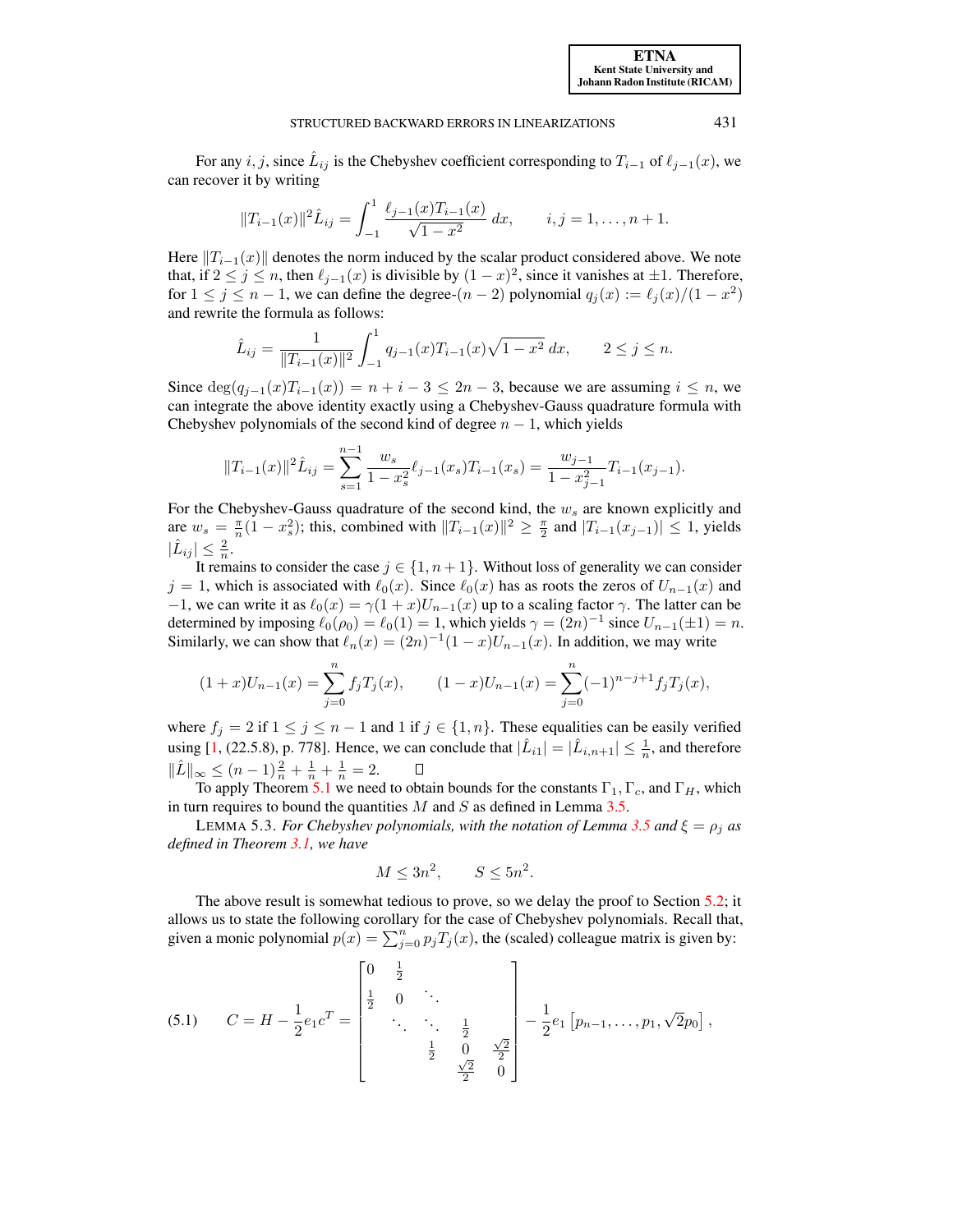as described in Section [2.2,](#page-3-2) since for Chebyshev polynomials of the first kind we have  $\alpha_n = 2, \beta_n = 0, \gamma_n - 1$ , with the only exception of  $\alpha_1 = 1$ .

<span id="page-12-0"></span>COROLLARY 5.4. Let  $C = H - \chi^{-1} e_1 c^T$  be the scaled linearization for a polynomial  $p(x)$  *expressed in the Chebyshev basis given by* [\(5.1\)](#page-11-0)*. Consider perturbations*  $\|\delta H\|_2 \leq \epsilon_H$ *,*  $\|\delta e_1\| \leq \epsilon_1$ , and  $\|\delta c\| \leq \epsilon_c$ . Then, the matrix  $C + \delta C := H + \delta H - \chi^{-1}(e_1 + \delta e_1)(c + \delta c)^T$ *linearizes the polynomial*

$$
p(x) + \delta p(x) := \sum_{j=0}^{n} (p_j + \delta p_j) T_j(x),
$$

 $where |\delta p_j| \le (6||c||_2\epsilon_1 + 2\sqrt{n}\epsilon_c + (5+16\sqrt{n}||c||_2)\epsilon_H) n^2 + \mathcal{O}(\epsilon_H^2 + \epsilon_1^2 + \epsilon_c^2).$ 

*Proof.* This result follows by combining Lemma [3.5](#page-7-3) with Theorem [3.1](#page-6-0) and Lemma [5.3.](#page-11-1) More precisely, the bound is obtained for the coefficients of the polynomial

$$
p + \delta p(x) = \sum_{j=0}^{n} (q + \delta q_j) \tilde{T}_j(x),
$$

where  $T_0(x) = (\sqrt{2})^{-1}T_0(x)$  and  $\tilde{T}_j(x) = T_j(x)$  otherwise. Therefore, we have  $\delta p_j = \delta q_j$ where  $I_0(x) = (\sqrt{2})^{-1} I_0(x)$  and  $I_j(x) = I_j(x)$  otherwood  $\delta p_0 = \sqrt{2}(\sqrt{2})^{-1} \delta q_0$ , so in particular  $|\delta p_0| \leq |\delta q_0|$ .  $\Box$ 

The previous result tells us that a structured QR algorithm working on the Hermitian and rank-one part separately and ensuring a low relative backward error for these two components would give a backward stable rootfinding algorithm. Indeed, in that case we would have

$$
\epsilon_H \lesssim ||H||_2 \epsilon_m, \qquad \epsilon_1 \lesssim \epsilon_m, \qquad \epsilon_c \lesssim ||c||_2 \epsilon_m,
$$

where  $\leq$  is used to denote the first-order inequality up to a constant and a low-degree polynomial in the degree. Combining this fact with the result of Corollary [5.4](#page-12-0) would guarantee that the backward error in the polynomial is bounded by  $\|\delta p\| \lesssim (1 + \|p\|)\epsilon_m$ .

Before providing the details of the proof, we check experimentally the results of Corollary [5.4](#page-12-0) by generating polynomials expressed in the Chebyshev basis and measuring the impact of perturbing  $H$ ,  $e_1$ , and  $c$  in the (scaled) colleague linearization. More precisely, we have generated polynomials  $p(x) = \sum_{j=0}^{n} p_j T_j(x)$  with  $n = 5$ ; the  $p_j$  have been specifically designed to be relatively unbalanced, a configuration that often triggers worst case behaviors in QR-based rootfinders. More specifically, we have set:

$$
p_j = \begin{cases} \gamma_j 3^{5.5 \eta_j} & j < n \\ 1 & j = n \end{cases}, \qquad \gamma_j, \eta_j \sim N(0, 1),
$$

and we have perturbed the terms  $H, u, v$  with perturbations of relative norm  $10^{-6}$ . Our motivation for this choice of the coefficients' distribution and the perturbation norm is that we wanted to explore difficult examples and check if yet we could retrieve meaningful results in floating point arithmetic. The backward error has been computed in higher precision starting from the eigenvalues relying on the MPFR library [\[12\]](#page-21-15). The results, showing the actual backward errors and the bounds are reported in Figure [5.1.](#page-13-1) In each experiment we have perturbed only one of the input data  $H, u, v$ .

The bounds from Corollary [5.4](#page-12-0) are rather descriptive for the impact of the perturbations. However, we find that for larger degrees, the quadratic terms in  $n$  tend to be pessimistic and are rarely visible in practice. On the contrary, the dependency on  $c$  is encountered in generic cases.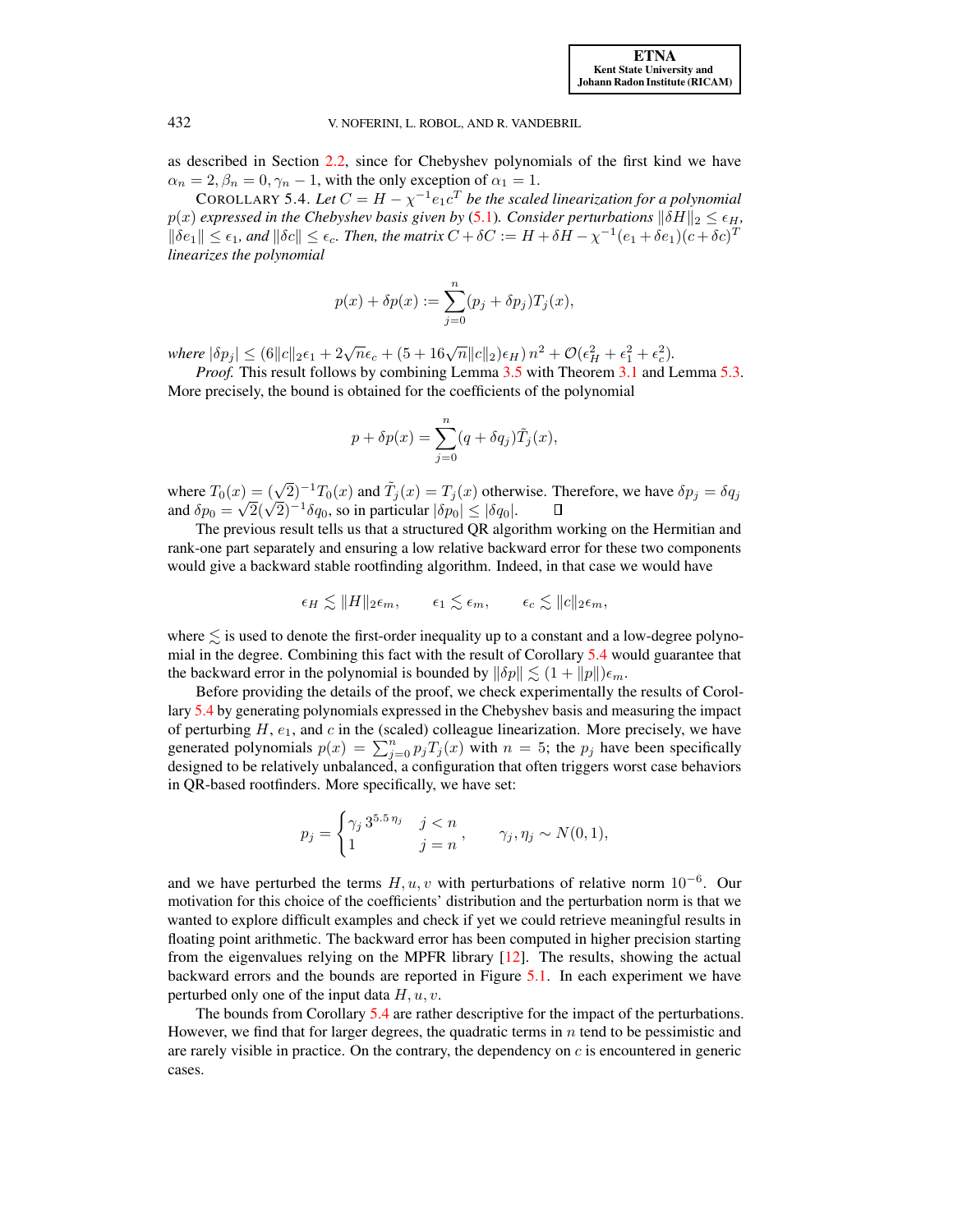## STRUCTURED BACKWARD ERRORS IN LINEARIZATIONS 433



<span id="page-13-1"></span>FIG. 5.1. *Experimental validation of the bounds from Corollary [5.4](#page-12-0) for random Chebyshev polynomials with unbalanced coefficients and degree* 5*. The dependency of the error on* δc *for perturbations* δH *and* δe<sup>1</sup> *is clearly visible, whereas the perturbations in* c *are not influenced by the norm of the polynomial coefficients.*

<span id="page-13-0"></span>5.2. Proof of Lemma [5.3.](#page-11-1) Bounding the constant  $M$  in Lemma [5.3](#page-11-1) requires providing a lower bound for the pairwise distance between the roots of the Chebyshev polynomial of the first kind of degree n, denoted by  $r_1, \ldots, r_n$ , and the ones of the second kind of degree  $n-1$ , denoted by  $\rho_1, \ldots, \rho_{n-1}$  extended with  $\pm 1$  as  $\rho_0$  and  $\rho_n$ . In addition, bounding S requires an upper bound for the sum of their inverses. To obtain such results, we exploit the fact that these quantities are explicitly known:

(5.2) 
$$
r_j = \cos\left(\frac{(2j+1)\pi}{2n}\right), \ j = 0, \dots, n-1, \qquad \rho_j = \cos\left(\frac{j\pi}{n}\right), \ j = 0, \dots, n.
$$

Before stating the main result, we need to establish a few inequalities that will be key in the proof.

<span id="page-13-3"></span>LEMMA 5.5. Let  $x, y$  be two positive numbers such that  $0 \le x \le \frac{\pi}{2}$  and  $0 \le x \le y \le \pi$ . *Then,*

<span id="page-13-2"></span>
$$
\cos(x) - \cos(y) \ge \frac{4}{3\pi^2} (y^2 - x^2).
$$

[ETNA](http://etna.ricam.oeaw.ac.at) [Kent State University and](http://www.kent.edu) [Johann Radon Institute \(RICAM\)](http://www.ricam.oeaw.ac.at)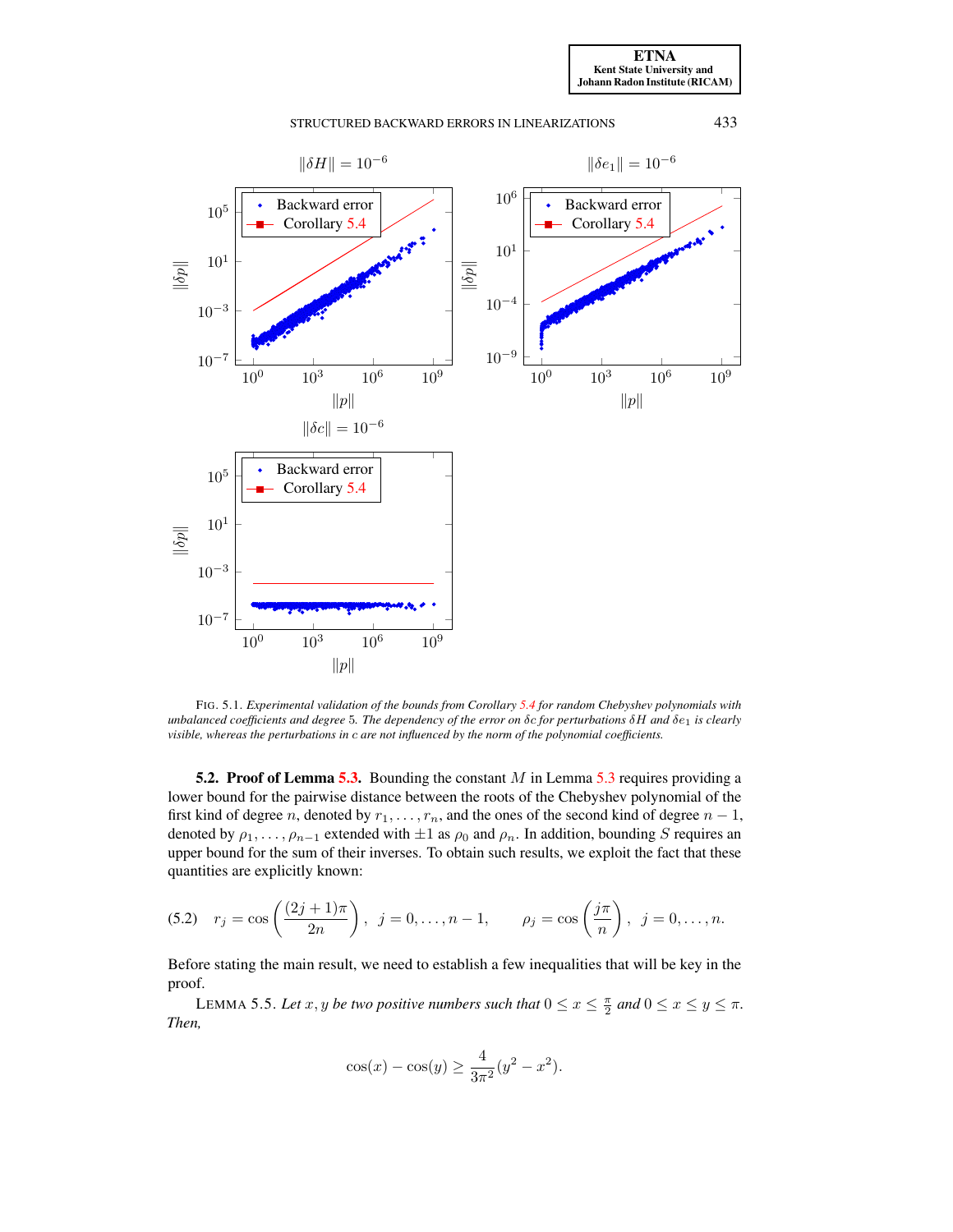[ETNA](http://etna.ricam.oeaw.ac.at) [Kent State University and](http://www.kent.edu) [Johann Radon Institute \(RICAM\)](http://www.ricam.oeaw.ac.at)

434 V. NOFERINI, L. ROBOL, AND R. VANDEBRIL

*Proof.* Let us consider two separate cases; if  $y \leq \frac{\pi}{2}$ , then we can rewrite  $\cos(x) - \cos(y)$ as

$$
\cos(x) - \cos(y) = 2\sin\left(\frac{x+y}{2}\right)\sin\left(\frac{y-x}{2}\right) \ge \frac{2}{\pi^2}(y^2 - x^2),
$$

where we used that  $\sin(z) \geq \frac{2}{\pi}z$ , for  $z \in [0, \pi/2]$ , and the fact that both  $\frac{x+y}{2}$  and  $\frac{y-x}{2}$  lie in this interval. Then, we may consider  $\frac{\pi}{2} \leq y \leq \pi$ . In this case, the condition  $y \geq x$  is trivially satisfied, so it can be ignored. Then, we note that  $cos(z) \geq 1 - \frac{2}{\pi}z$ , for  $z \in [0, \frac{\pi}{2}]$ , and  $\cos(z) \leq 1 - \frac{2}{\pi} z$ , if  $z \in [\frac{\pi}{2}, \pi]$ . Hence,

$$
\cos(x) - \cos(y) \ge \left(1 - \frac{2}{\pi}x\right) - \left(1 - \frac{2}{\pi}y\right) = \frac{2}{\pi}(y - x), \qquad \begin{cases} 0 \le x \le \frac{\pi}{2}, \\ \frac{\pi}{2} \le y \le \pi. \end{cases}
$$

Under these assumptions, we also have  $(y + x) \leq \frac{3}{2}\pi$ , so we can conclude that

$$
\cos(x) - \cos(y) \ge \frac{2}{\pi}(y - x) = \frac{2}{\pi} \frac{y^2 - x^2}{y + x} \ge \frac{4}{3\pi^2}(y^2 - x^2).
$$

Combining the inequalities obtained in the different parts of the domain yields the final result.  $\Box$ 

<span id="page-14-1"></span>LEMMA 5.6. Let  $m \geq 1, n \geq 0$  be positive integers. Then,

$$
S_1(m) := \sum_{j=1}^{m-1} \frac{1}{m^2 - j^2} \le \frac{1}{3}, \qquad S_2(m) := \sum_{j=m+1}^{n} \frac{1}{j^2 - m^2} \le \frac{3}{4}.
$$

*Proof.* The inequality for  $S_2(m)$  can be obtained by extending the summation to infinity and then performing a change of variable:

$$
\sum_{j=m+1}^{n} \frac{1}{j^2 - m^2} \le \sum_{j=m+1}^{\infty} \frac{1}{j^2 - m^2} = \sum_{j=1}^{\infty} \frac{1}{(j+m)^2 - m^2}
$$

$$
= \sum_{j=1}^{\infty} \frac{1}{j^2 + 2mj} \le \sum_{j=1}^{\infty} \frac{1}{j^2 + 2j} = \frac{3}{4},
$$

where the last equality can be obtained by proving, e.g., by induction, that the partial sums up to N of the above series are equal to  $\left(\frac{3N^2+5N}{N}\right)\left(\frac{4N^2+12N+8}{N}\right)$ . Taking the limit for  $N \rightarrow \infty$  yields the desired result.

For the first inequality, we note that the summand is an increasing function in  $j$ , and therefore we can bound the summation by the integral<sup>[2](#page-14-0)</sup>

$$
\sum_{j=1}^{m-1} \frac{1}{m^2 - j^2} = \frac{1}{2m - 1} + \sum_{j=1}^{m-2} \frac{1}{m^2 - j^2} \le \frac{1}{2m - 1} + \int_0^{m-1} \frac{dx}{m^2 - x^2}
$$

$$
= \frac{1}{2m - 1} + \frac{\log(2m - 1)}{2m} =: F(m).
$$

<span id="page-14-0"></span><sup>&</sup>lt;sup>2</sup>The explicit form of the integral can be obtained using the known primitive of  $\frac{1}{m^2-x^2}$  in terms of the hyperbolic arctangent, and then using the expression of the latter by means of logarithms. The derivation is elementary but tedious, so it has been omitted.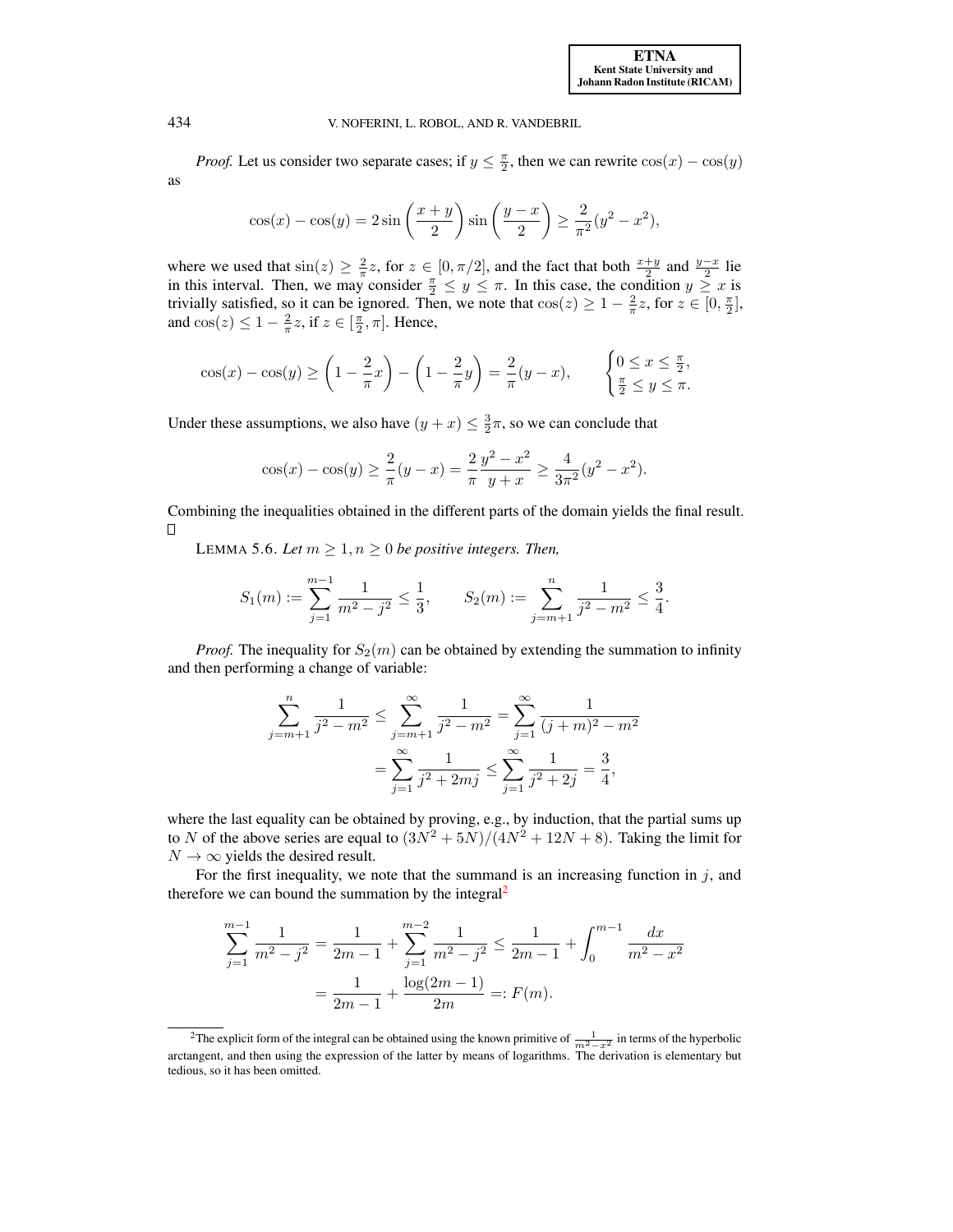Note that the term  $\frac{1}{2m-1}$  has been removed from the integral to avoid the singularity at  $x = m$ . We now show that  $F(m)$  is decreasing, and therefore it is sufficient to evaluate it at a certain m to obtain bounds for all  $m' > m$ . To this aim, we compute

$$
F'(m) = \frac{-2}{(2m-1)^2} + \frac{1}{m^2} \left( \frac{m}{2m-1} - \frac{\log(2m-1)}{2} \right) = -\frac{1}{(2m-1)^2 m} - \frac{\log(2m-1)}{2m^2},
$$

and it is immediate to verify that  $F'(m) < 0$  for  $m \ge 1$ . We then substitute<sup>[3](#page-15-0)</sup>  $m = 6$ , and we have

$$
\sum_{j=1}^{m-1} \frac{1}{m^2 - j^2} \le \frac{1}{11} + \frac{\log(11)}{12} \le 0.3, \qquad m \ge 6.
$$

A direct inspection shows that  $S_1(2) = \frac{1}{3}$  and  $S_1(m) \leq \frac{1}{3}$ , for  $m \in \{1, 3, 4, 5\}$ . Therefore, we conclude that  $S_1(m) \leq \frac{1}{3}$  for any  $m \geq 1$ .  $\Box$ 

<span id="page-15-1"></span>LEMMA 5.7. Let  $r_1, \ldots, r_n$  be the roots of  $T_n(x)$ , and  $\rho_i$  defined as in [\(5.2\)](#page-13-2)*,* and assume  $n \geq 2$ *. Then, defining the function* 

$$
f_m(x) = \frac{1}{|x - r_m|},
$$

*we have that*  $f_m(\rho_j) \leq 3n^2$ , for any  $j = 0, \ldots, n$ .

*Proof.* Recall that, in view of [\(5.2\)](#page-13-2),  $\rho_{j+1} \le r_j \le \rho_j$ . Therefore, we only need to test the bound for  $j \in \{m, m + 1\}$ . Let us consider  $j = m$  first. We have:

$$
f_m(\rho_m) = \frac{1}{\rho_m - r_m} = \frac{1}{\cos\left(\frac{2m}{2n}\pi\right) - \cos\left(\frac{2m+1}{2n}\pi\right)}.
$$

Assume that  $\frac{2m}{2n}\pi \leq \pi/2$ . This is not restrictive thanks to the symmetry of the problem. Indeed, one can use the change of variable  $\theta \mapsto \pi - \theta$ , and reduce to the cases considered below.

Then, using Lemma [5.5](#page-13-3) to establish a lower bound for the denominator, we obtain

$$
f_m(\rho_m) \le \frac{3\pi^2}{4\left(\frac{(2m+1)^2\pi^2}{4n^2} - \frac{(2m)^2\pi^2}{4n^2}\right)} = \frac{3n^2}{4m+1} \le 3n^2,
$$

since  $m \geq 0$ . The case  $j = m + 1$  is completely analogous. П

The previous result provides a bound for the quantity  $M$  of Lemma [5.3.](#page-11-1) It is now necessary to consider the summation of  $\frac{1}{|r_m-\rho_j|}$  in order to bound S.

LEMMA 5.8. Let  $r_1, \ldots, r_n$  be the roots of  $T_n(x)$ ,  $\rho_j$  defined as in [\(5.2\)](#page-13-2). If we define the *function*

$$
g(x) = \sum_{j=1}^{n} \frac{1}{|x - r_j|},
$$

*then*  $g(\rho_m) \le 5n^2$ , for any  $m = 0, \ldots, n$ .

*Proof.* As a preliminary reduction, note that it is sufficient to prove the claim under the assumption that  $\rho_m \in [0,1]$ , which is equivalent to  $\frac{2m}{2n}\pi \leq \frac{\pi}{2}$ . Indeed, both the sets of  $r_m$  and

<span id="page-15-0"></span><sup>&</sup>lt;sup>3</sup>The choice of  $m = 6$  is motivated by the fact that the bound is not sharp for small values of m, so we only use it for the elements  $m \geq 6$ , and we verify the others by a direct computation.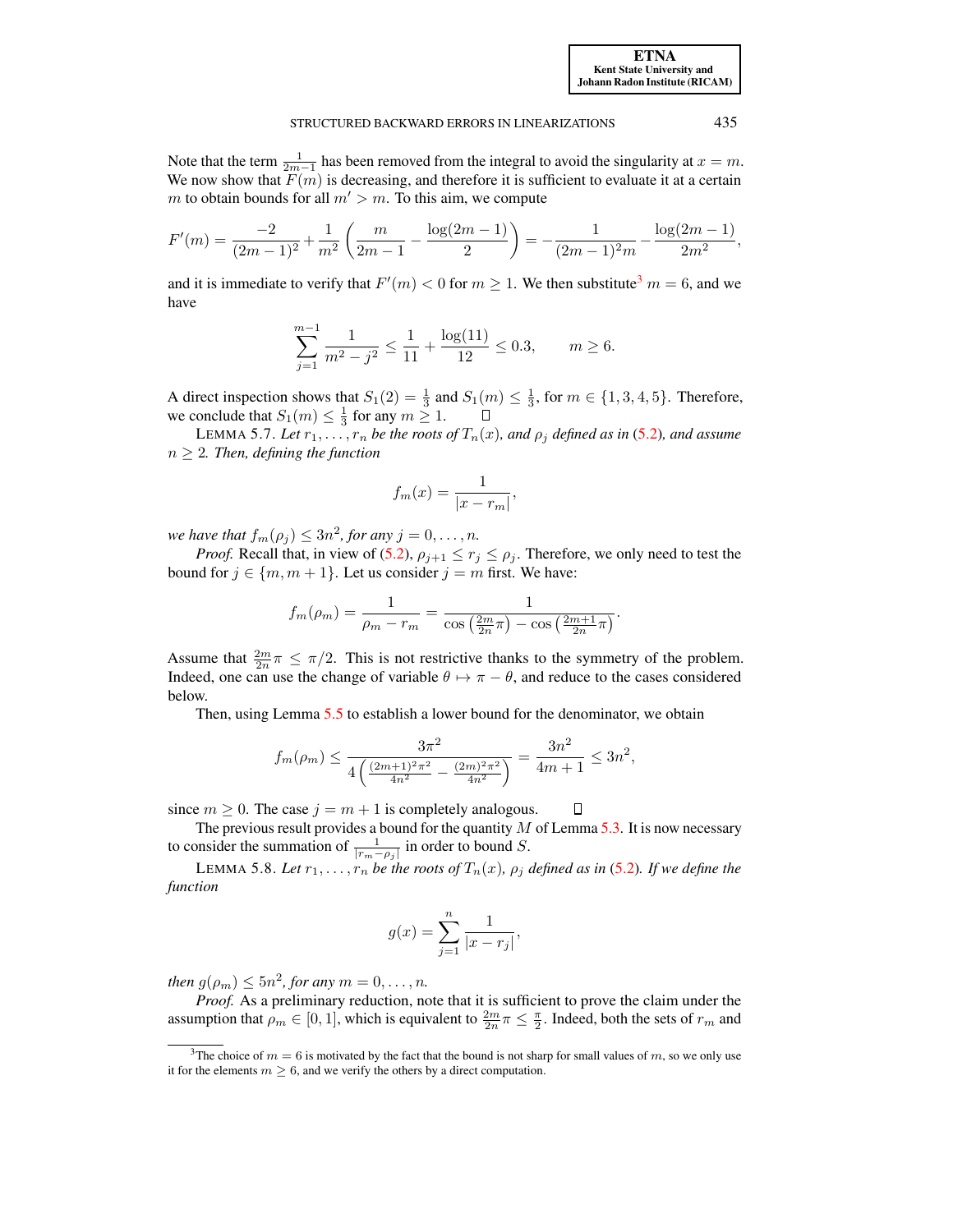$\rho_m$  are symmetric with respect to the imaginary axis, and therefore  $g(\rho_m) = g(-\rho_m)$ . We now rewrite the summation to remove the absolute values, recalling that  $r_{m+1} \le \rho_m \le r_m$ .

$$
g(\rho_m) = \underbrace{\sum_{j=1}^{m-1} \frac{1}{r_j - \rho_m}}_{g_1(m)} + \underbrace{\sum_{j=m+1}^{n} \frac{1}{\rho_m - r_j}}_{g_2(m)} + f_m(\rho_m),
$$

where  $f_m(x)$  is defined according to Lemma [5.7.](#page-15-1) The last term can be bounded by  $3n^2$ . Let us consider  $g_1(m)$ , for which we can write, using the same arguments of Lemma [5.7](#page-15-1) and noting that  $r_j = \cos(\frac{2j+1}{2n}\pi)$  are such that  $\frac{2j+1}{2n}\pi \le \frac{2m}{2n}\pi \le \frac{\pi}{2}$ ,

$$
g_1(m) = \sum_{j=1}^{m-1} \frac{1}{r_j - \rho_m} = \sum_{j=1}^{m-1} \frac{1}{\cos\left(\frac{(2j+1)\pi}{2n}\right) - \cos\left(\frac{2m\pi}{2n}\right)} \le \sum_{j=1}^{m-1} \frac{3\pi^2}{4\left(\frac{4m^2\pi^2}{4n^2} - \frac{(2j+1)^2\pi^2}{4n^2}\right)}
$$
  

$$
\le 3n^2 \sum_{j=1}^{m-1} \frac{1}{4m^2 - (2j+1)^2} \le 3n^2 \sum_{j=1}^{2m-1} \frac{1}{(2m)^2 - j^2} \le n^2.
$$

The result concerning  $g_2(m)$  can be proven by following similar steps:

$$
g_2(m) = \sum_{j=m+1}^n \frac{1}{\rho_m - r_j} = \sum_{j=m+1}^n \frac{1}{\cos(\frac{2m\pi}{2n}) - \cos(\frac{2j+1}{2n}\pi)}
$$
  

$$
\leq \frac{3n^2}{4} \sum_{j=m+1}^n \frac{1}{j^2 - m^2} \leq \frac{9}{16}n^2,
$$

where once again we used Lemma [5.5,](#page-13-3) since  $\frac{m}{\lambda} \pi \leq \frac{\pi}{2}$ , and then applied Lemma [5.6.](#page-14-1) Combining the bounds yields  $g(m) \le (3 + 1 + \frac{9}{16})n^2 \le 5n^2$ .

5.3. The case of Jacobi polynomials. A natural extension of the approach described in Section [5.1](#page-10-0) is to provide explicit constants for Theorem [5.1](#page-9-2) for the Jacobi polynomials  $P_k^{(\alpha,\beta)}$  $k_k^{(\alpha,\beta)}(x)$ , which are orthogonal with respect to the scalar product:

$$
\langle p, q \rangle := \int_{-1}^{-1} p(x)q(x)(1-x)^{\alpha}(1+x)^{\beta} dx.
$$

The usual normalization for Jacobi polynomials is to impose that

$$
P_k^{(\alpha,\beta)}(1) = \binom{k+\alpha}{k}.
$$

Note that this choice in case of  $\alpha = \beta = -\frac{1}{2}$  provides a scaled version of the Chebyshev polynomials of the first kind and, when  $\alpha = \beta = \frac{1}{2}$ , of the ones of the second kind. In particular, Jacobi polynomials with this scaling are orthogonal but not orthonormal, and we have

$$
||P_k^{(\alpha,\beta)}||^2 = \int_{-1}^1 P_k^{(\alpha,\beta)}(x)^2 (1-x)^{\alpha} (1+x)^{\beta} dx
$$
  
= 
$$
\frac{2^{\alpha+\beta+1}}{2k+\alpha+\beta+1} \frac{\Gamma(k+\alpha+1)\Gamma(k+\beta+1)}{\Gamma(k+\alpha+\beta+1)\Gamma(k+1)}.
$$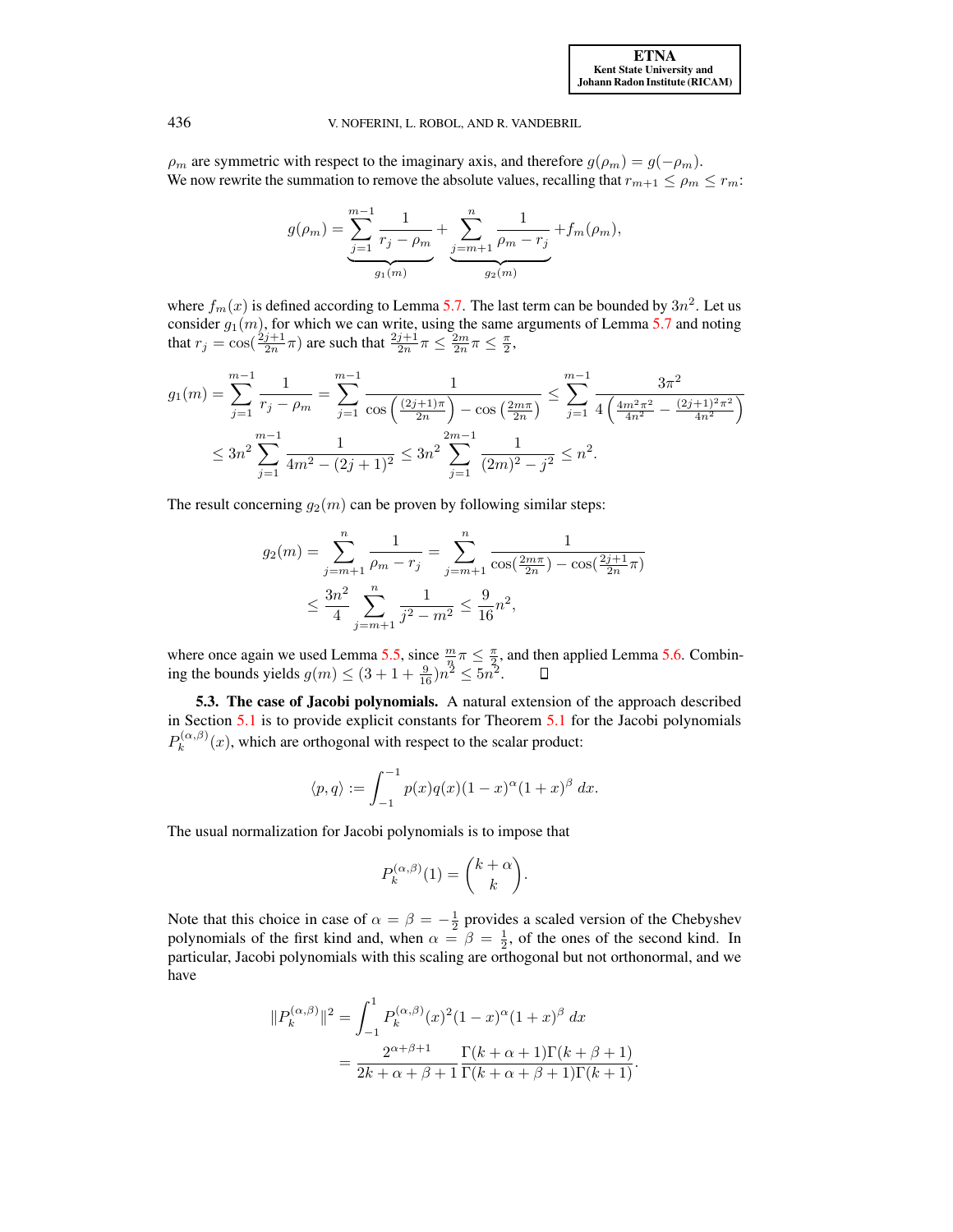#### STRUCTURED BACKWARD ERRORS IN LINEARIZATIONS 437

The recursion coefficients for Jacobi polynomials are given by (see [\[1,](#page-21-14) Section 22]):

$$
\alpha_k = \frac{(2k+\alpha+\beta)(2k+\alpha+\beta-1)}{2k(k+\alpha+\beta)}, \qquad \beta_k = \frac{(\alpha^2-\beta^2)(2k+\alpha+\beta-1)}{2k(k+\alpha+\beta)(2k+\alpha+\beta-2)},
$$
  

$$
\gamma_k = \frac{(k+\alpha-1)(k+\beta-1)(2k+\alpha+\beta)}{k(k+\alpha+\beta)(2k+\alpha+\beta-2)}.
$$

Hence, using the construction and the symmetrization procedure as in Section [2.2,](#page-3-2) we have that

$$
C = \begin{bmatrix} b_n & c_{n-1} & & \\ c_{n-1} & b_{n-2} & \cdots & \\ & \ddots & \ddots & c_1 \\ & & c_1 & b_1 \end{bmatrix} - \tilde{\chi}^{-1} e_1 \left[ d_1 p_{n-1}, \ldots, d_n p_0 \right],
$$

where

$$
b_k = \frac{\beta^2 - \alpha^2}{(2k + \alpha + \beta)(2k + \alpha + \beta - 2)},
$$
  
\n
$$
c_k = \frac{2}{2k + \alpha + \beta} \sqrt{\frac{k(k + \alpha)(k + \beta)(k + \alpha + \beta)}{(2k + \alpha + \beta + 1)(2k + \alpha + \beta - 1)}},
$$

<span id="page-17-3"></span>and

(5.3) 
$$
d_k = \sqrt{\frac{\Gamma(\alpha + k)\Gamma(\beta + k)\Gamma(\alpha + \beta + 2)}{(k-1)!(2k + \alpha + \beta + 1)\Gamma(\alpha + 1)\Gamma(\beta + 1)\Gamma(\alpha + \beta + k)}},
$$

and we set  $d_0 = 1$  as described in Section [2.2.](#page-3-2) We observe that  $d_k = \mathcal{O}(k^{-\frac{1}{2}})$  for large k; if one was to perform the scaling of the basis numerically, this would yield the asymptotic conditioning of the task. For the degrees that are typically of practical interest, this behaviour is mild, and the scaling of the problem to get a structured matrix can be used without significantly altering the conditioning of the problem.

The following lemma will be used in the proof of Lemma [5.10,](#page-18-0) which provides the analogue result of Lemma [5.3](#page-11-1) for Jacobi polynomials.

<span id="page-17-2"></span>LEMMA 5.9. Let  $P_{n-1}^{(\alpha+1,\beta+1)}(x)$  be the Jacobi polynomial of degree  $n-1$ , with  $\alpha, \beta \geq \frac{1}{2}$ . *If the coefficients*  $f_j$  *satisfy* 

$$
(1 \pm x)P_{n-1}(x)^{(\alpha+1,\beta+1)} = \sum_{j=0}^{n} f_j P_j^{(\alpha,\beta)}(x),
$$

*then*  $|f_j| \leq 6$ *.* 

*Proof.* We first consider the case with  $(1+x)P_{n-1}^{(\alpha+1,\beta+1)}(x)$ . We report the following relations among Jacobi polynomials, which can be found in [\[1,](#page-21-14) Section 22.7]. We have:

<span id="page-17-1"></span>(5.4) 
$$
(1+x)P_{n-1}^{(\alpha+1,\beta+1)}(x) = a_n P_{n-1}^{(\alpha+1,\beta)} + b_n P_n^{(\alpha+1,\beta)},
$$

<span id="page-17-0"></span>(5.5) 
$$
P_n^{(\alpha+1,\beta)}(x) = c_n P_n^{(\alpha,\beta)}(x) + d_n P_{n-1}^{(\alpha+1,\beta)}(x),
$$

where  $a_n = \frac{2(n+\beta)}{2n+\alpha+\beta+1}$ ,  $b_n = \frac{2n}{2n+\alpha+\beta+1}$ ,  $c_n = \frac{2n+\alpha+\beta+1}{n+\alpha+\beta+1}$ , and  $d_n = \frac{n+\beta}{n+\alpha+\beta+1}$ . We note that the repeated application of  $(5.5)$  yields the following:

$$
P_n^{(\alpha+1,\beta)}(x) = c_n P_n^{(\alpha,\beta)}(x) + d_n c_{n-1} P_{n-1}^{(\alpha,\beta)}(x) + d_n d_{n-1} c_{n-2} P_{n-2}^{(\alpha,\beta)}(x) + \ldots + d_n s d_1 c_0.
$$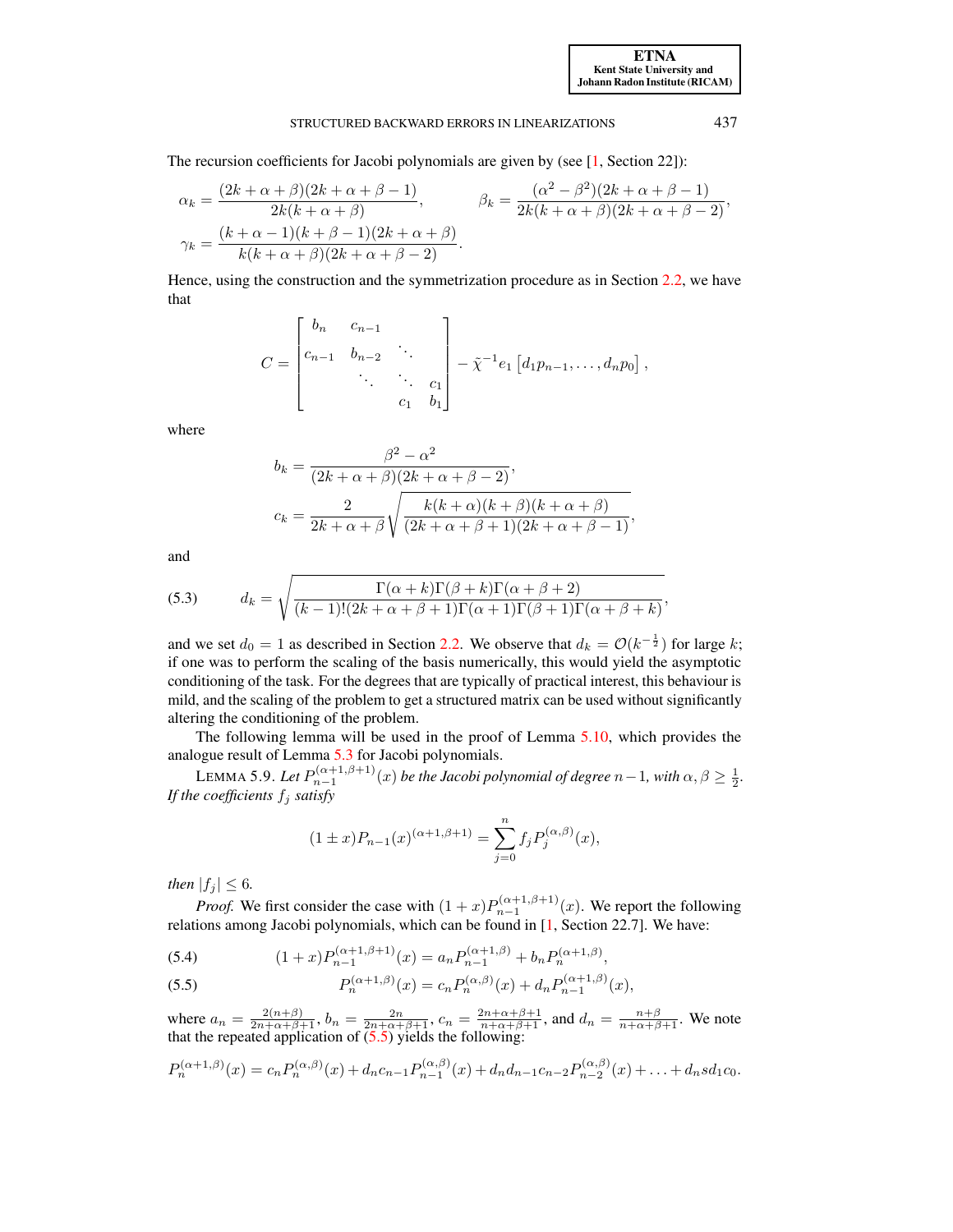Combining this observation with [\(5.4\)](#page-17-1) finally yields

$$
f_j := \begin{cases} b_n c_n, & \text{if } j = n, \\ (b_n d_n + a_n) c_j \prod_{s=j+1}^{n-1} d_s, & 0 \le j \le n-1. \end{cases}
$$

Thanks to our assumption that  $\alpha, \beta \geq \frac{1}{2}$ , we have that  $|d_j| \leq 1$ , and in particular this implies That fix that figure is assumption that  $\alpha, \beta \geq 2$ , we have that  $|a_j| \leq 1$ , and in particular this implies that  $|f_j| \leq 6$ . The proof for  $(1-x)P_{n-1}^{(\alpha+1,\beta+1)}(x)$  is similar so we omit it.

<span id="page-18-0"></span>LEMMA 5.10. *Consider the nodes*  $\rho_0 = -1$ ,  $\rho_n = 1$  and the roots  $\rho_j$  of  $P_{n-1}^{(\alpha+1,\beta+1)}$  for  $j = 1, \ldots, n - 1$ . Moreover, let  $\hat{L}$  be the matrix defined as in Theorem [5.1,](#page-9-2) choose the nodes as above, and let  $\{\phi_j\}$  be the Jacobi polynomials  $P_n^{(\alpha,\beta)}$ . Then,

$$
\|\hat{L}\|_{\infty} \le C_n^{(\alpha,\beta)} := 12 + (n-1) \max_{j} \left| \frac{w_{j-1}}{1 - x_{j-1}^2} \right| \frac{2n + \alpha + \beta + 1}{2^{\alpha + \beta + 1}} {\alpha + \beta + n - 1 \choose \max\{\alpha, \beta\}},
$$

*where*  $w_j$  *and*  $x_j$  *are the integration weights and nodes associated with the orthogonal*  $polynomial P_{n-1}^{(\alpha+1,\beta+1)}(x)$ .

*Proof.* The proof follows the same strategy and uses the same notation of the one given for Chebyshev polynomials of the first kind. We have that

$$
||P_{i-1}^{(\alpha,\beta)}(x)||^2\hat{L}_{ij} = \int_{-1}^1 \ell_{j-1}(x) P_{i-1}^{(\alpha,\beta)}(x) (1-x)^\alpha (1+x)^\beta dx, \qquad i,j = 1,\ldots,n+1.
$$

If  $2 \le j \le n$ , then  $\ell_{j-1}(x)$  is divisible by  $(1-x)^2$  since it vanishes at  $\pm 1$ . Therefore, for  $1 \le j \le n - 1$ , we can define the degree- $(n - 2)$  polynomial  $q_j(x) := \ell_j(x)/(1 - x^2)$ and rewrite the formula as follows:

$$
\hat{L}_{ij} = \frac{1}{\|P_{i-1}^{(\alpha,\beta)}(x)\|^2} \int_{-1}^1 q_{j-1}(x) P_{i-1}^{(\alpha,\beta)}(x) (1-x)^{\alpha+1} (1+x)^{\beta+1} dx, \qquad 2 \le j \le n.
$$

Since  $deg(q_{j-1}(x)P_{i-1}^{(\alpha,\beta)}(x)) = n + i - 3 \leq 2n - 3$ , because we are assuming  $i \leq n$ , we can integrate the above exactly using the Jacobi-Gauss quadrature formula associated with the orthogonal polynomials  $P_n^{(\alpha+1,\beta+1)}$ , which yields

$$
||P_{i-1}^{(\alpha,\beta)}(x)||^2 \hat{L}_{ij} = \sum_{s=1}^{n-1} \frac{w_s}{1-x_s^2} \ell_{j-1}(x_s) P_{i-1}^{(\alpha,\beta)}(x_s) = \frac{w_{j-1}}{1-x_{j-1}^2} P_{i-1}^{(\alpha,\beta)}(x_{j-1}).
$$

Hence, we have that

$$
|\hat{L}_{ij}| \le \max_{j} \left| \frac{w_{j-1}}{1 - x_{j-1}^2} \right| \binom{\max\{\alpha, \beta\} + i - 1}{i - 1} \frac{2i + \alpha + \beta - 1}{2^{\alpha + \beta + 1}} \frac{\Gamma(i + \alpha + \beta)\Gamma(i)}{\Gamma(i + \alpha)\Gamma(i + \beta)}
$$

$$
= \max_{j} \left| \frac{w_{j-1}}{1 - x_{j-1}^2} \right| \frac{2i + \alpha + \beta + 1}{2^{\alpha + \beta + 1}} \binom{\alpha + \beta + i - 1}{\max\{\alpha, \beta\}}.
$$

It remains to consider the case  $j \in \{1, n+1\}$ . We can consider  $j = n+1$  first, which is associated with  $\ell_n(x)$ . Since  $\ell_n(x)$  has as roots the zeros of  $P_{n-1}^{(\alpha+1,\beta+1)}(x)$  and  $-1$ , we can write it as  $\ell_n(x) = \gamma(1+x)P_{n-1}^{(\alpha+1,\beta+1)}(x)$  up to a scaling factor  $\gamma$ . The latter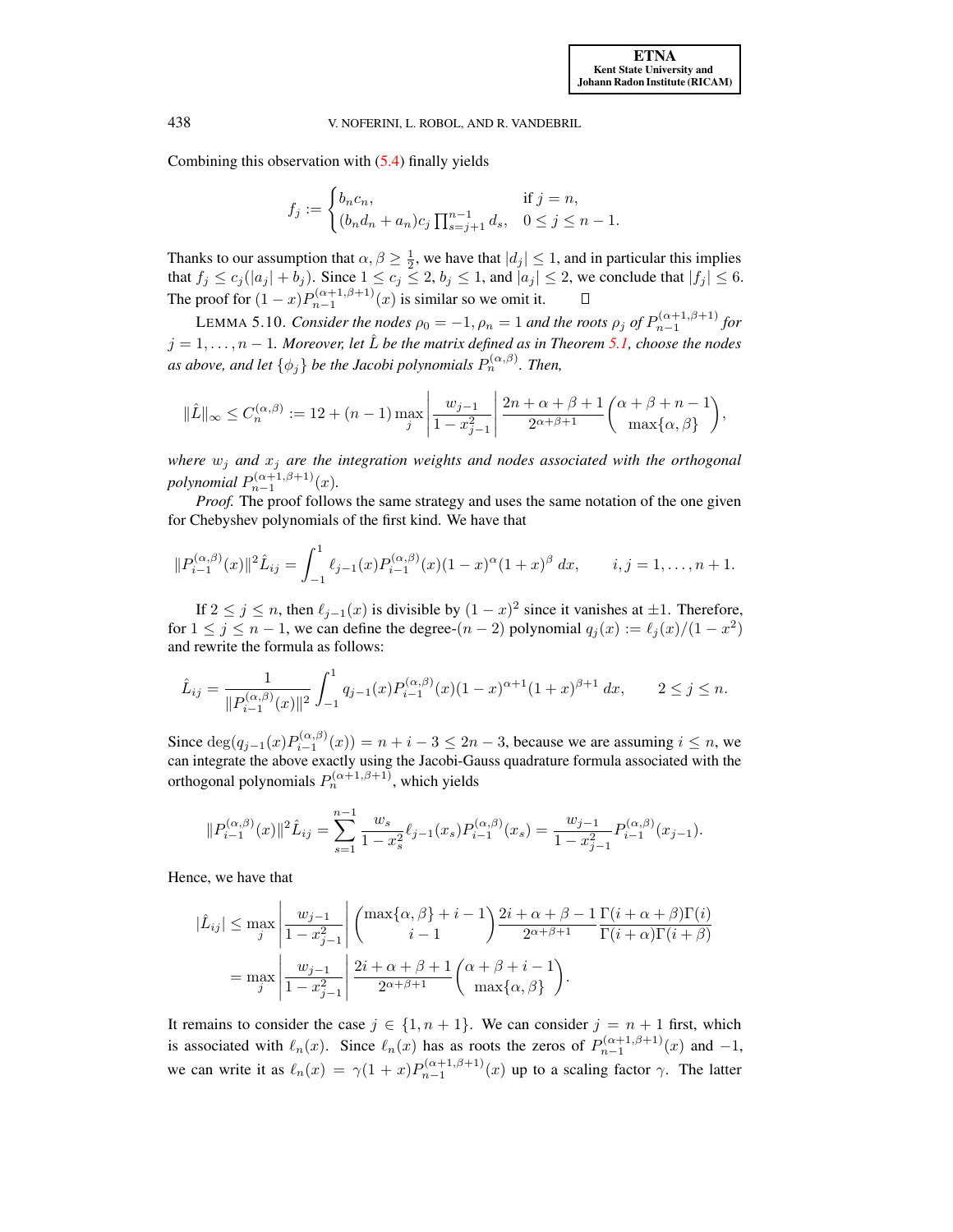#### STRUCTURED BACKWARD ERRORS IN LINEARIZATIONS 439

can be determined by imposing  $\ell_n(\rho_n) = \ell_n(1) = 1$ , which yields  $\gamma = \frac{\Gamma(\alpha+1)\Gamma(n)}{2\Gamma(\alpha+n)}$  $\frac{(\alpha+1)\Gamma(n)}{2\Gamma(\alpha+n)}$  since  $P_{n-1}^{(\alpha+1,\beta+1)}(1) = \frac{\Gamma(\alpha+n)}{\Gamma(\alpha+1)\Gamma(n)}$ . Similarly,  $\ell_0(x) = (-1)^n \frac{\Gamma(\beta+1)\Gamma(n)}{2\Gamma(\beta+n)}(1-x) P_{n-1}^{(\alpha+1,\beta+1)}(x)$ . In addition, we may write

$$
(1+x)P_{n-1}^{(\alpha+1,\beta+1)}(x) = \sum_{j=0}^{n} f_j P_j^{(\alpha,\beta)}(x), \qquad (1-x)P_{n-1}^{(\alpha+1,\beta+1)}(x) = \sum_{j=0}^{n} g_j P_j^{(\alpha,\beta)}(x),
$$

where  $|f_j|, |g_j| \le 6$  in view of Lemma [5.9.](#page-17-2) Hence, we can conclude that  $|\hat{L}_{i1}| + |\hat{L}_{i,n+1}| \le 12$ , and therefore

$$
\|\hat{L}\|_{\infty} \le 12 + (n-1)\max_{j} \left| \frac{w_{j-1}}{1 - x_{j-1}^2} \right| \frac{2n + \alpha + \beta + 1}{2^{\alpha + \beta + 1}} {\alpha + \beta + n - 1 \choose \max\{\alpha, \beta\}}.
$$

In fact, we cannot directly use Lemma [5.10](#page-18-0) as we are working with the scaled basis  $d_{n-i+1}^{-1}P_{i-1}^{(\alpha,\beta)}$ . In other words, we actually need a bound for  $||D\hat{L}||_{\infty}$ , D being the diagonal scaling matrix  $D = \text{diag}(d_1, \ldots, d_n)$ . This is readily obtained as  $||D\hat{L}||_{\infty} \le ||D|| ||\hat{L}||_{\infty}$ , with  $||D|| = \max_{1 \leq i \leq n} d_i$ .

REMARK 5.11. We note that  $C_n^{(\alpha,\beta)}$  involves the quantity  $\mu_n^{(\alpha,\beta)} := \max_j \left| \frac{\alpha}{n} \right|$  $w_{j-1}$  $\overline{1-x_{j-1}^2}$   . Observe that  $\mu_n^{(-\frac{1}{2}, -\frac{1}{2})} = \frac{\pi}{n}$ , and this fact is used in the proof of Lemma [5.2.](#page-10-1) For other Jacobi polynomials, numerical experiments suggest that, at least if  $\alpha = \beta$ , then  $\mu_n^{(\alpha,\beta)} \approx \frac{\pi}{n+\alpha+\frac{1}{2}}$ . We are not aware of a proof of this conjecture; some asymptotic results in this direction can be found in [\[21\]](#page-22-5).

In order to provide the final result for Jacobi polynomials, we need the analogue of Lemma [5.3](#page-11-1) that is stated for Chebyshev polynomials.

<span id="page-19-0"></span>LEMMA 5.12. For Jacobi polynomials  $P_n^{(\alpha,\beta)}$ , with the notation of Lemma [3.5](#page-7-3) and  $\xi = \rho_i$  *as defined in Theorem [3.1,](#page-6-0)* there exist two moderate constants  $\eta_M$  and  $\eta_S$ , depending *on*  $\alpha$ *,*  $\beta$ *, such that* 

$$
M \le \eta_M n^2, \qquad S \le \eta_S n^3.
$$

*Proof.* In view of the Frenzen-Wong formula [\[13\]](#page-21-16) we may write the roots of  $P_n^{(\alpha,\beta)}$  as  $\cos(\theta_{n,k})$ , with

$$
\theta_{n,k} = t_k + \frac{1}{N^2} \left( \left( \alpha^2 - \frac{1}{4} \right) \frac{1 - t_k \cot(t_k)}{2t_k} - \frac{\alpha^2 - \beta^2}{4} \tan\left(\frac{t_k}{2}\right) \right) + \mathcal{O}(n^{-3}),
$$

where  $t_k := \frac{j_{\alpha,k}}{N}$ ,  $N := n + \frac{\alpha+\beta+1}{2}$ , and  $j_{\alpha,k}$  are the positive roots of the Bessel function  $J_{\alpha}(x)$ . We now estimate the distance between consecutive roots by writing

$$
\theta_{n,k+1} - \theta_{n,k} = t_{k+1} - t_k + \frac{1}{N^2} h(t_k, t_{k+1}) + \mathcal{O}(n^{-3}),
$$

where  $h(\cdot, \cdot)$  collects the terms in front of  $\frac{1}{N^2}$  in the difference. It is known that the roots  $j_{\alpha,k}$ of the Bessel function  $J_\alpha(x)$  are simple and asymptotically distributed in such a way that  $j_{\alpha,k+1} - j_{\alpha,k} \sim \pi$  for  $k \to \infty$ , and the smallest root is strictly positive. Hence, we observe that we can give an inclusion for  $t_k$  of the form

$$
t_k \in \left[\frac{C_{\min}}{n}, \pi - \frac{C_{\max}}{n}\right], \qquad C_{\min}, C_{\max} > 0.
$$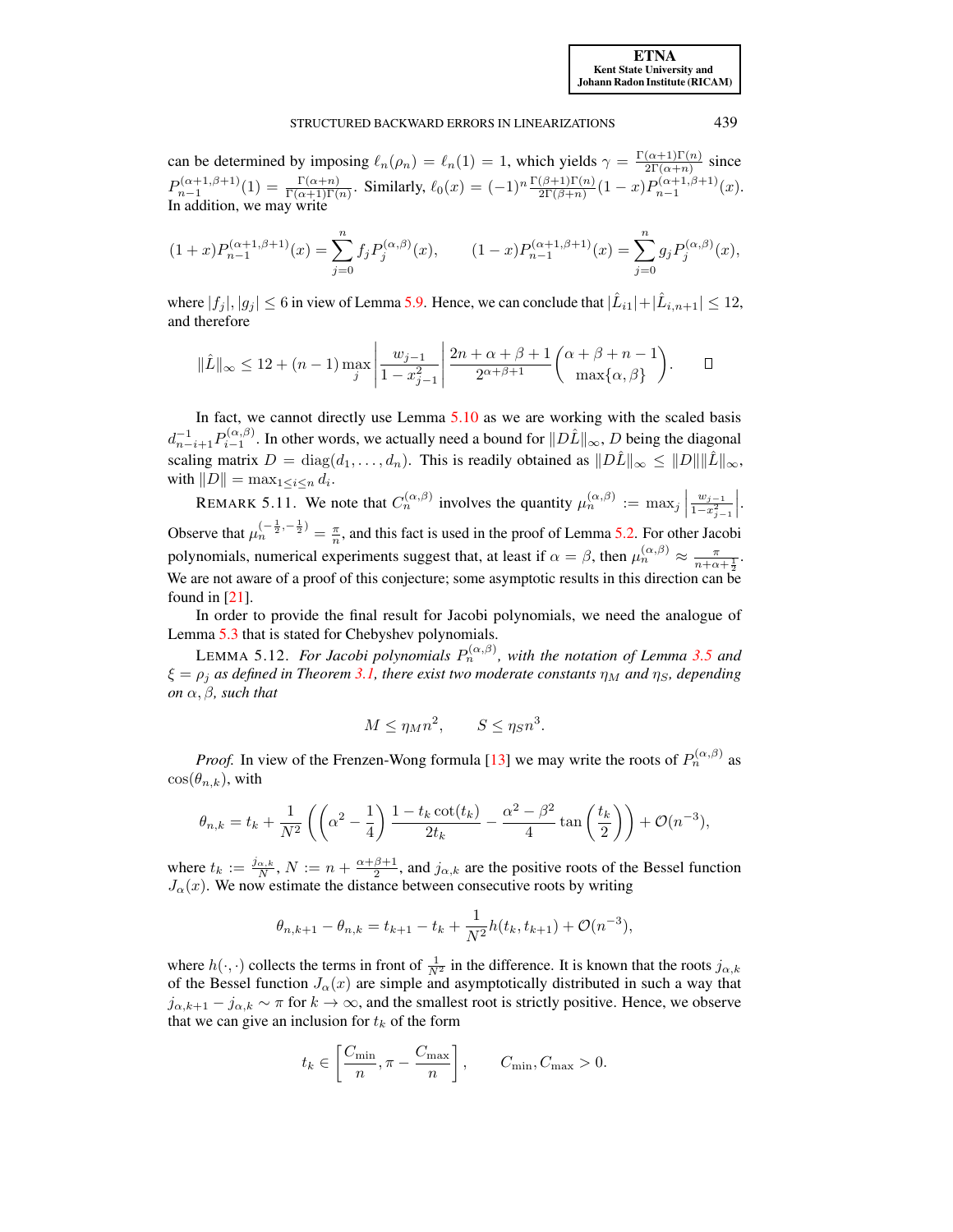The constants above only depend on  $\alpha$ ,  $\beta$  and not on n. In addition, since the roots are well separated for  $k \to \infty$ , we may set  $\gamma_\alpha := \inf_k |j_{\alpha,k+1} - j_{\alpha,k}| > 0$ .

We now note that, to bound the separation, it is sufficient to consider  $k = 1, \ldots, \lceil \frac{n}{2} \rceil$ ; for the other roots, we may just swap the role of  $\alpha$ ,  $\beta$  and apply the same argument. For such k,  $t_k$  belongs to (assuming  $n \geq 2$ ) the interval  $\left[\frac{C_{\min}}{n}, \frac{3\pi}{4}\right]$ , and therefore it is immediate to verify that the coefficient of the  $\frac{1}{N^2}$ -term in the Frenzen-Wong formula is uniformly bounded. Hence, for  $n \to \infty$ , we have

$$
\theta_{n,k+1} - \theta_{n,k} \ge \frac{2 \max\{\gamma_\alpha, \gamma_\beta\}}{2n + \alpha + \beta + 1} + \mathcal{O}(n^{-2}).
$$

Evaluating the cosine at these angles yields that, for large  $n$ ,

$$
|\cos(\theta_{n,k+1}) - \cos(\theta_{n,k})|^{-1} \sim \mathcal{O}(n^2).
$$

Hence, there exists a constant  $\eta_M$  that uniformly bounds the above quantity for all n, which allows us to derive the first bound of the Lemma. For the second, it is sufficient to sum all these bounds over all  $k' \neq k$ . Note that, by construction, the constants  $\eta_M, \eta_S$  do not depend on *n* but only on  $\alpha$ ,  $\beta$ .  $\Box$ 

We remark that we doubt that this bound is optimal for  $\eta_s$ : we conjecture that a clever analysis of the bounds would lead, using similar techniques as the ones in Lemma [5.3,](#page-11-1) to control the growth of S quadratically in  $n$ . We leave the analysis of this conjecture as an open problem.

Combining Lemma [5.10](#page-18-0) with Lemma [5.12](#page-19-0) yields the following result.

COROLLARY 5.13. Let  $C = H - \chi^{-1} e_1 c^T$  be the linearization for a polynomial  $p(x)$ *expressed in the scaled Jacobi basis*  $d_{n-j}^{-1}P_j^{(\alpha,\beta)}$ , for  $j = 0, \ldots, n$ , where  $d_j$  are defined *in* [\(5.3\)](#page-17-3). Consider perturbations  $\|\delta H\|_2 \leq \epsilon_H$ ,  $\|\delta e_1\| \leq \epsilon_1$ , and  $\|\delta c\| \leq \epsilon_c$ . Then, the matrix  $C + \delta C := H + \delta H - \tilde{\chi}^{-1}(e_1 + \delta e_1)(c + \delta c)^T$  linearizes the polynomial

$$
p(x) + \delta p(x) := \sum_{j=0}^{n} (p_j + \delta p_j) d_{n-j}^{-1} P_j^{(\alpha,\beta)}(x),
$$

*where*

$$
|\delta p_j| \le \eta_D \hat{C}_n^{(\alpha,\beta)} \left( \eta_M \|c\|_2 \epsilon_1 n^2 + \tilde{\chi} \epsilon_c n^{\frac{5}{2}} + (\eta_S n^3 + (\eta_M + \eta_S) \tilde{\chi} n^{\frac{7}{2}}) \|c\|_2 \epsilon_H \right) + \mathcal{O}(\epsilon_H^2 + \epsilon_1^2 + \epsilon_c^2),
$$

 $\hat{C}_n^{\alpha,\beta} = C_n^{(\alpha,\beta)} \binom{\max\{\alpha,\beta\}+n}{n}$ , with  $C_n^{(\alpha,\beta)}$  defined as in Lemma [5.10](#page-18-0) and  $\eta_D := \frac{\max_j d_j}{\min_j d_j}$  $\frac{\max_j a_j}{\min_j d_j}$ .

*Proof.* The result follows by applying Theorem [5.1](#page-9-2) together with Lemmas [5.10](#page-18-0) and [5.12](#page-19-0) and using the fact that

$$
|d_{n-j}^{-1}P_j^{(\alpha,\beta)}(x)| \le \frac{\binom{\max\{\alpha,\beta\}+n}{n}}{\min_j d_j}.\qquad \Box
$$

<span id="page-20-0"></span>6. Conclusions. We have presented a backward error analysis applicable to computing roots of polynomials through structured QR solvers. The results cover the cases where the error has the same normal-plus-rank-one structure of the confederate matrix, and the backward errors on the various parts have different magnitudes.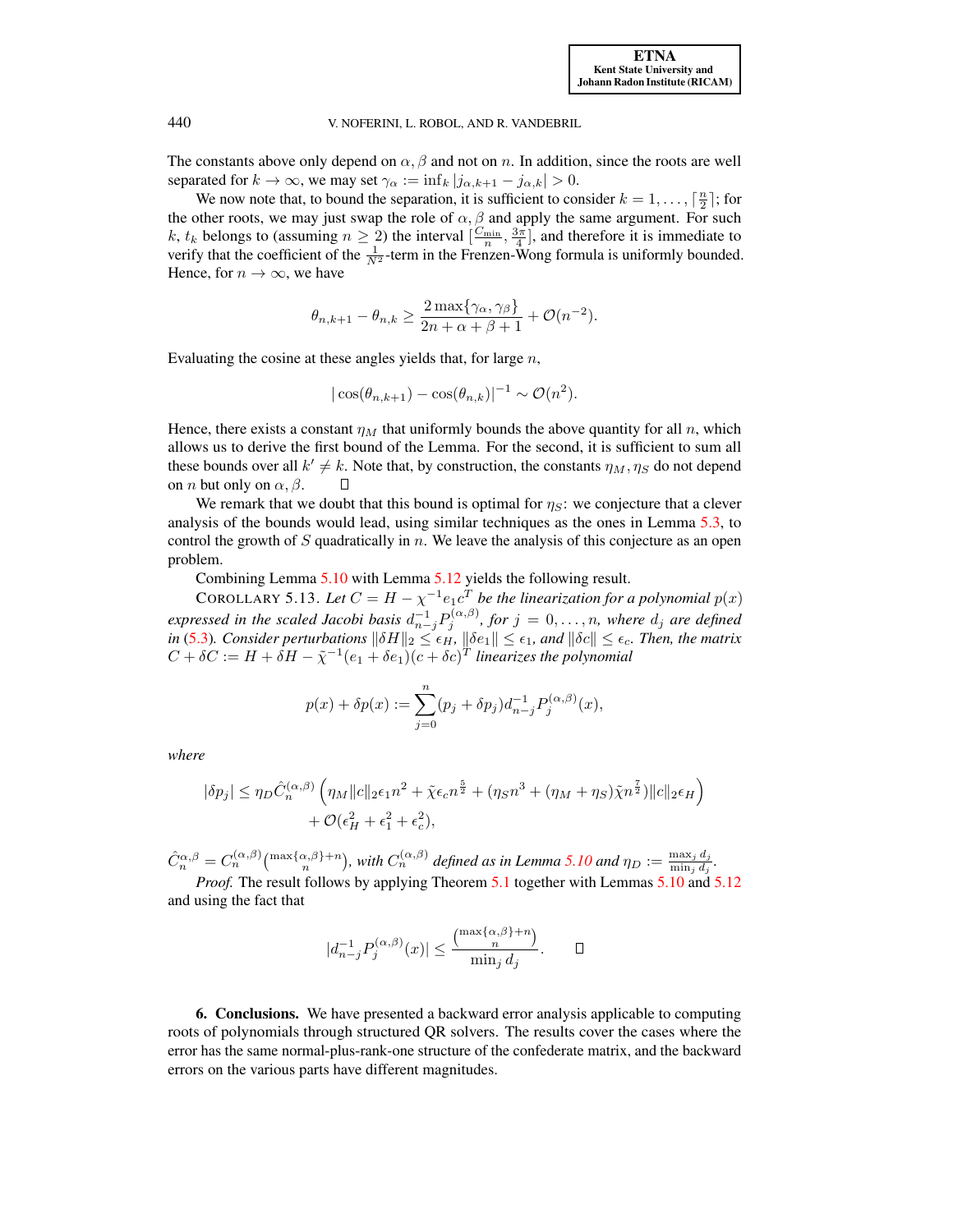This often happens in practice when the structure is exploited, as in the algorithm presented in [\[5\]](#page-21-7) for the monomial case. We have provided an alternative derivation that recovers the results of the stability analysis in [\[5\]](#page-21-7).

These results have then been extended to the Chebyshev and Jacobi bases with explicit bounds provided. This indicates the requirements that a QR-based rootfinder in these bases needs to have in order to obtain a stable rootfinding algorithm.

Some related topics might be subject to future investigation. For instance, an algorithm for symmetric-plus-rank-one matrices arising from polynomial rootfinding, satisfying the proposed stability constraints, does not exist yet. Our hope is that this paper suggests research directions to develop one.

Another research line stemming from this analysis is extending the results to the case of matrix polynomials. Polynomial eigenvalue problems can be solved using unitary-pluslow-rank solvers in the monomial basis [\[4\]](#page-21-17) or symmetric-plus-low-rank ones for more general bases [\[10\]](#page-21-18). However, the use of the determinant to recover the linearized polynomial is not applicable in the matrix polynomial setting, and other more involved questions, such as the accurate (stable) computation of the eigenvectors, are of interest as well.

#### **REFERENCES**

- <span id="page-21-14"></span>[1] M. ABRAMOWITZ AND I. A. STEGUN, *Handbook of Mathematical Functions with Formulas, Graphs, and Mathematical Tables*, vol. 55 of National Bureau of Standards Applied Mathematics Series, U.S. Government Printing Office, Washington, D.C., 1964.
- <span id="page-21-9"></span>[2] J. L. AURENTZ, T. MACH, L. ROBOL, R. VANDEBRIL, AND D. S. WATKINS, *Core-chasing Algorithms for the Eigenvalue Problem*, SIAM, Philadelphia, 2018.
- <span id="page-21-6"></span>[3] , *Fast and backward stable computation of roots of polynomials, part II: backward error analysis; companion matrix and companion pencil*, SIAM J. Matrix Anal. Appl., 39 (2018), pp. 1245–1269.
- <span id="page-21-17"></span>[4] , *Fast and backward stable computation of the eigenvalues of matrix polynomials*, Math. Comp., 88 (2010), pp. 313–347.
- <span id="page-21-7"></span>[5] J. L. AURENTZ, T. MACH, R. VANDEBRIL, AND D. S. WATKINS, *Fast and backward stable computation of roots of polynomials*, SIAM J. Matrix Anal. Appl., 36 (2015), pp. 942–973.
- <span id="page-21-10"></span>[6] S. BARNETT, *Polynomials and Linear Control Systems*, Marcel Dekker, New York, 1983.
- <span id="page-21-1"></span>[7] F. DE TERÁN, F. M. DOPICO, AND J. PÉREZ, *Backward stability of polynomial root-finding using Fiedler companion matrices*, IMA J. Numer. Anal., 36 (2016), pp. 133–173.
- <span id="page-21-13"></span>[8] T. A. DRISCOLL, N. HALE, AND L. N. TREFETHEN, *Chebfun Guide*, Pafnuty Publications, Oxford, 2014.
- <span id="page-21-0"></span>[9] A. EDELMAN AND H. MURAKAMI, *Polynomial roots from companion matrix eigenvalues*, Math. Comp., 64 (1995), pp. 763–776.
- <span id="page-21-18"></span>[10] Y. EIDELMAN, L. GEMIGNANI, AND I. GOHBERG, *Efficient eigenvalue computation for quasiseparable Hermitian matrices under low rank perturbations*, Numer. Algorithms, 47 (2008), pp. 253–273.
- <span id="page-21-2"></span>[11] M. FIEDLER, *A note on companion matrices*, Linear Algebra Appl., 372 (2003), pp. 325–331.
- <span id="page-21-15"></span>[12] L. FOUSSE, G. HANROT, V. LEFÈVRE, P. PÉLISSIER, AND P. ZIMMERMANN, *MPFR: a multiple-precision binary floating-point library with correct rounding*, ACM Trans. Math. Software, 33 (2007), Art. No. 13, 15 pages.
- <span id="page-21-16"></span>[13] L. GATTESCHI, *On the zeros of Jacobi polynomials and Bessel functions*, in International Conference on Special Functions: Theory and Computation (Turin, 1984), Rend. Sem. Mat. Univ. Politec. Torino, 1985, Special Issue, Università e Politecnico di Torino, Turin, 1985, pp. 149–177.
- <span id="page-21-8"></span>[14] L. GEMIGNANI AND L. ROBOL, *Fast Hessenberg reduction of some rank structured matrices*, SIAM J. Matrix Anal. Appl., 38 (2017), pp. 574–598.
- <span id="page-21-4"></span>[15] P. W. LAWRENCE AND R. M. CORLESS, *Stability of rootfinding for barycentric Lagrange interpolants*, Numer. Algorithms, 65 (2014), pp. 447–464.
- <span id="page-21-5"></span>[16] P. W. LAWRENCE, M. VAN BAREL, AND P. VAN DOOREN, *Backward error analysis of polynomial eigenvalue problems solved by linearization*, SIAM J. Matrix Anal. Appl., 37 (2016), pp. 123–144.
- <span id="page-21-11"></span>[17] D. S. MACKEY, N. MACKEY, C. MEHL, AND V. MEHRMANN, *Vector spaces of linearizations for matrix polynomials*, SIAM J. Matrix Anal. Appl., 28 (2006), pp. 971–1004.
- <span id="page-21-3"></span>[18] Y. NAKATSUKASA AND V. NOFERINI, *On the stability of computing polynomial roots via confederate linearizations*, Math. Comp., 85 (2016), pp. 2391–2425.
- <span id="page-21-12"></span>[19] Y. NAKATSUKASA, V. NOFERINI, AND A. TOWNSEND, *Vector spaces of linearizations for matrix polynomials: a bivariate polynomial approach*, SIAM J. Matrix Anal. Appl., 38 (2017), pp. 1–29.